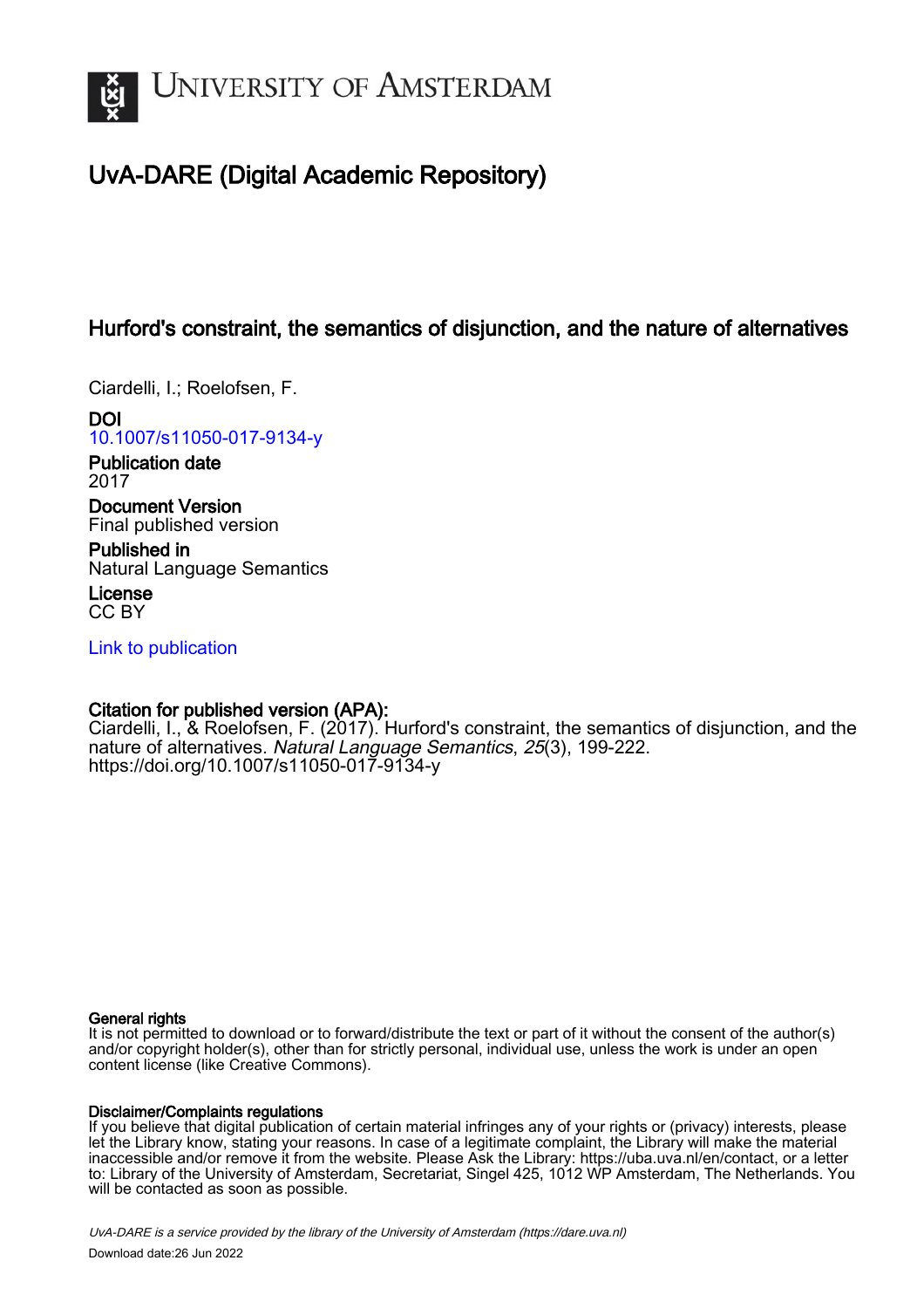

## **Hurford's constraint, the semantics of disjunction, and the nature of alternatives**

**Ivano Ciardelli1 · Floris Roelofsen[1](http://orcid.org/0000-0002-3224-5251)**

Published online: 16 March 2017 © The Author(s) 2017. This article is an open access publication

**Abstract** This paper contributes to two recent lines of work on disjunction: on the one hand, work on so-called *Hurford disjunctions*, i.e., disjunctions where one disjunct entails another, and on the other hand, work in alternative and inquisitive semantics where disjunction has been argued to generate multiple propositional alternatives. We point out that Hurford effects are found not only in disjunctive statements, but also in disjunctive questions. These cases are not covered by the standard accounts of Hurford phenomena, which assume a truth-conditional treatment of disjunction. We show that inquisitive semantics facilitates a unified explanation of Hurford phenomena in statements and questions. We also argue that Hurford effects provide an empirical handle on the subtle differences between inquisitive semantics and alternative semantics, providing insight into the notion of alternatives and the notion of meaning adopted in these two frameworks.

**Keywords** Hurford disjunctions · Inquisitive semantics · Alternative semantics · Questions · Redundancy · Exhaustification

## **1 Introduction**

<span id="page-1-0"></span>Hurford disjunctions are disjunctions in which one disjunct entails another, either logically or relative to a specific context. Based on examples like those in (1) below, [Hurford](#page-23-0) [\(1974](#page-23-0)) suggested that such disjunctions are always infelicitous, a generalization that is now referred to as *Hurford's constraint*.

 $\boxtimes$  Floris Roelofsen f.roelofsen@uva.nl Ivano Ciardelli i.a.ciardelli@uva.nl

<sup>&</sup>lt;sup>1</sup> ILLC, Amsterdam, The Netherlands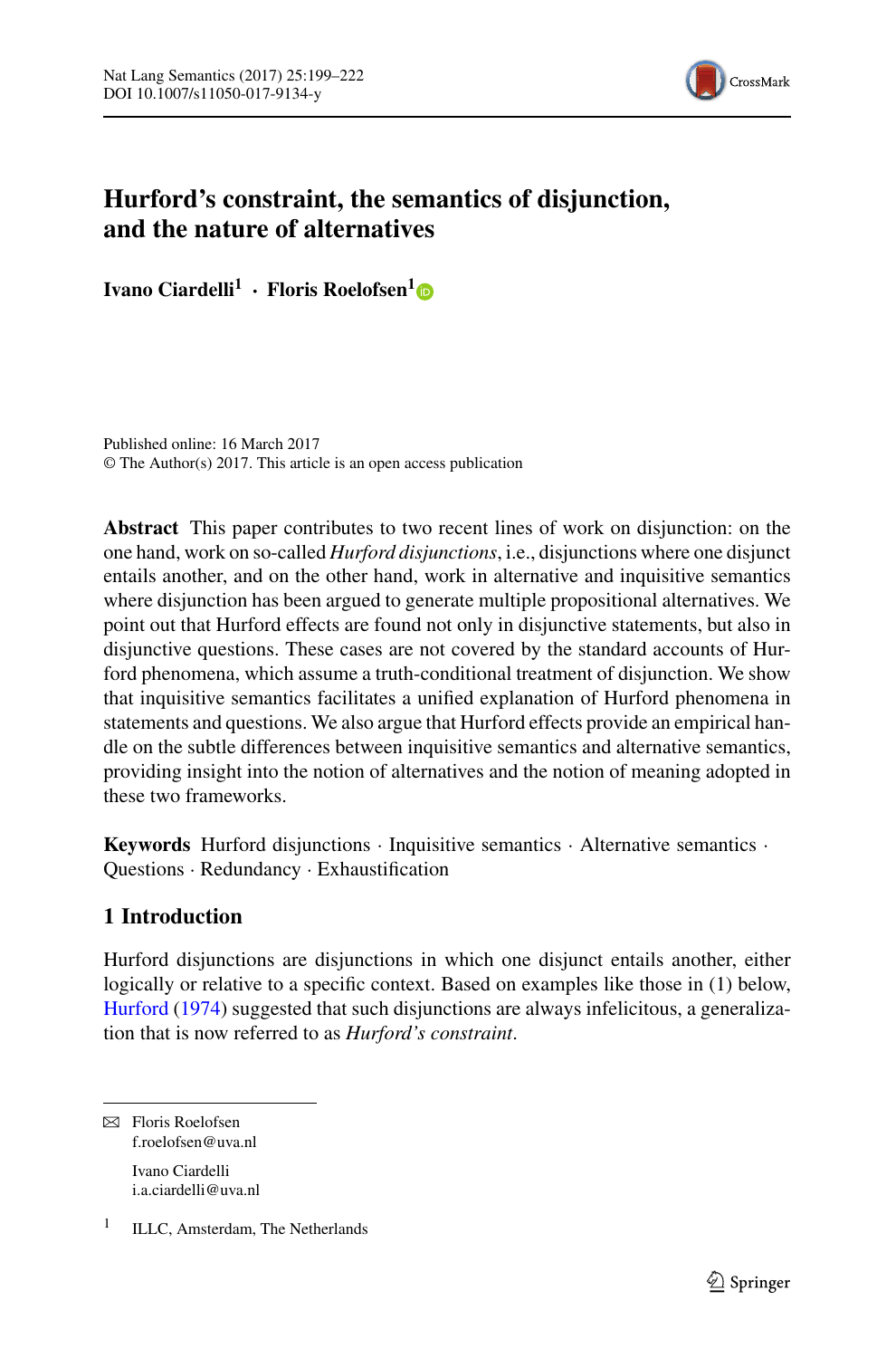- <span id="page-2-2"></span>(1) a. #John is American or Californian.
	- b. #That painting is of a man or a bachelor.
	- c. #The value of *x* is different from 6 or greater than 6.

<span id="page-2-3"></span><span id="page-2-1"></span>However, [Gazdar](#page-23-1) [\(1979](#page-23-1)) noted many apparent counterexamples to this generalization:

- (2) a. Mary read most or all of the books on this shelf.
	- b. John and Mary have three or four kids.
	- c. Mary is having dinner with John, with Bill, or with both.

In subsequent work, these observations have been accounted for as follows.<sup>[1](#page-2-0)</sup> First, it has been proposed that the disjunctions in [\(1\)](#page-1-0) are infelicitous because they involve *redundancy*, in the sense that the disjunction as a whole is equivalent to one of the individual disjuncts [\(Simons 2001](#page-24-0); [Katzir and Singh 2013;](#page-23-2) [Meyer 2013](#page-23-3), [2014\)](#page-23-4). Second, the contrast between the infelicitous cases in  $(1)$  and the felicitous ones in  $(2)$  has been accounted for in terms of *exhaustive strengthening*. The idea is that the weak disjuncts in [\(2\),](#page-2-1) unlike those in [\(1\),](#page-1-0) naturally receive an exhaustive interpretation (e.g., *most*  $\rightsquigarrow$ *most but not all*, while *American*  $\not\rightarrow$  *American but not Californian*). Under such an exhaustive interpretation, the disjunction as a whole is no longer equivalent to one of the individual disjuncts, so Hurford's constraint is satisfied [\(Chierchia et al. 2009](#page-23-5), [2012](#page-23-6)).

The starting point of this paper is the observation that the patterns observed by Hurford and Gazdar obtain not only in disjunctive statements but also in disjunctive questions. For instance, the question in (3a) below is just as infelicitous as Hurford's declarative  $(1a)$ , and  $(3b)$  is as felicitous as its declarative counterpart  $(2a)$ .

(3) a. #Is John American, or Californian? b. Did Mary read most of the books on this shelf, or all of them?

Clearly, we would hope—and expect—that these observations could be explained by the same general principles that have been proposed to explain the original observations, namely, a ban against redundant operations and the availability of exhaustive strengthening as a way of obviating such redundancy. However, whether such an explanation is possible crucially depends on the way the disjunctions in (3a,b) are analyzed. We will see that under the most widely adopted treatment of disjunction in questions, cast in the framework of alternative semantics [\(Hamblin 1973\)](#page-23-7), the explanation does in fact *not* [go](#page-23-8) [through.](#page-23-8) [By](#page-23-8) [contrast,](#page-23-8) [we](#page-23-8) [will](#page-23-8) [see](#page-23-8) [that](#page-23-8) [inquisitive](#page-23-8) [semantics](#page-23-8) [\(](#page-23-8)Ciardelli et al. [2013](#page-23-8), [2015](#page-23-9)) provides a setting in which Hurford effects in statements and questions can be explained uniformly as resulting from a ban against redundant operations combined with the availability of local exhaustification.

The semantic frameworks of alternative semantics and inquisitive semantics both refine standard truth-conditional semantics by associating sentences with sets of propositions—called propositional *alternatives*—rather than with single propositions. In both frameworks, disjunction typically gives rise to multiple alternatives, each contributed by one of the disjuncts. In spite of these similarities, however, there are also subtle but fundamental differences between these frameworks in the underlying notion

<span id="page-2-0"></span><sup>&</sup>lt;sup>1</sup> We only give a brief summary of the main ideas here. More details will be provided in Sect. [2.](#page-3-0)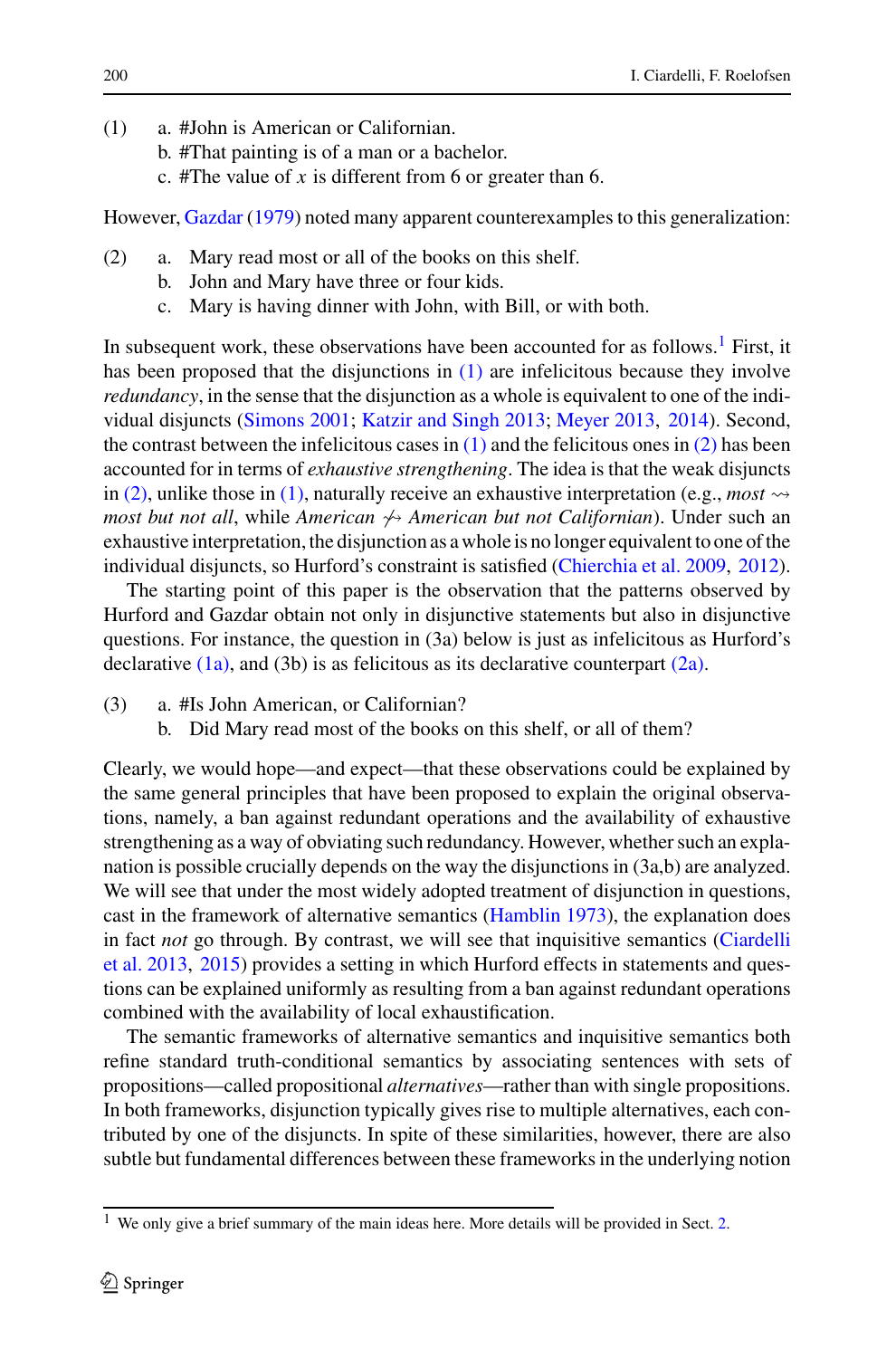of meaning and the way alternatives are construed. We will show that there is a direct connection between these differences and the distinct predictions made in the domain of Hurford disjunctions. In doing so, we hope to illustrate that the abstract logical features of a semantic framework can have very concrete empirical repercussions.

Summing up, in this paper we will argue that inquisitive semantics makes it possible to obtain a more comprehensive account of Hurford phenomena, as they occur not only in statements but also in questions. In doing so, we will also show that Hurford disjunctions provide an empirical handle on the subtle but fundamental differences between alternative and inquisitive semantics.

The paper is organized as follows. Section [2](#page-3-0) prepares the ground by specifying a baseline theory of Hurford disjunctions in declarative sentences in terms of redundancy and exhaustive strengthening, based on [Simons](#page-24-0) [\(2001](#page-24-0)), [Katzir and Singh](#page-23-2) [\(2013](#page-23-2)), and [Chierchia et al.](#page-23-5) [\(2009,](#page-23-5) [2012](#page-23-6)). Section [3](#page-7-0) starts with the empirical observation that Hurford effects occur uniformly across declarative and interrogative sentences. Further, it shows that under the standard treatment of disjunction in questions provided by alternative semantics, the explanation of Hurford's constraint in terms of redundancy that was proposed for statements does not carry over to questions. Section [4](#page-10-0) then shows that the treatment of disjunction in inquisitive semantics does lead to a uniform theory of Hurford effects across statements and questions. Section [5](#page-19-0) connects the found difference between alternative and inquisitive semantics w.r.t. Hurford disjunctions to more fundamental differences in the notion of alternatives and in the structure of the semantic space adopted in these two frameworks. Finally, Sect. [6](#page-22-0) summarizes and concludes.

### <span id="page-3-0"></span>**2 Background on Hurford's constraint**

#### **2.1 Redundancy**

Why would Hurford's sentences in [\(1\)](#page-1-0) be infelicitous? As mentioned above, an appealing hypothesis that has been proposed in the literature is that this has to do with *redundancy* [\(Simons 2001;](#page-24-0) [Katzir and Singh 2013;](#page-23-2) [Meyer 2013,](#page-23-3) [2014\)](#page-23-4). There are various ways to make this idea more precise. We will focus here on Katzir and Singh's  $(2013)$  proposal, which is as follows:<sup>[2](#page-3-1)</sup>

<span id="page-3-1"></span><sup>2</sup> On Katzir and Singh's account, redundancy is not checked at a *global* level, i.e., at the level of a full utterance, but rather more *locally*, i.e., each time a complex constituent is formed by applying a binary operator to two arguments. Simons' proposal is very similar to Katzir and Singh's. [Meyer](#page-23-3) [\(2013](#page-23-3), [2014](#page-23-4)), on the other hand, derives Hurford's constraint from a more global redundancy principle. Her proposal crucially relies on the assumption that every declarative sentence involves a covert modal operator K, which is interpreted by default relative to the speaker's epistemic state. For instance, if Bill says "John left", then this sentence is parsed as [K<sub>Bill</sub> John left] and interpreted as saying that Bill believes that John left. This assumption clearly raises several thorny issues, e.g., concerning embedding and propositional anaphora. In particular, it is not clear how the account would extend to questions, which will be our main concern in the present paper. Evidently, if Bill asks "Did John leave?", this sentence cannot be parsed as  $[K_{\text{Bill}}]$  whether John left]. We therefore focus on Katzir and Singh's local redundancy account.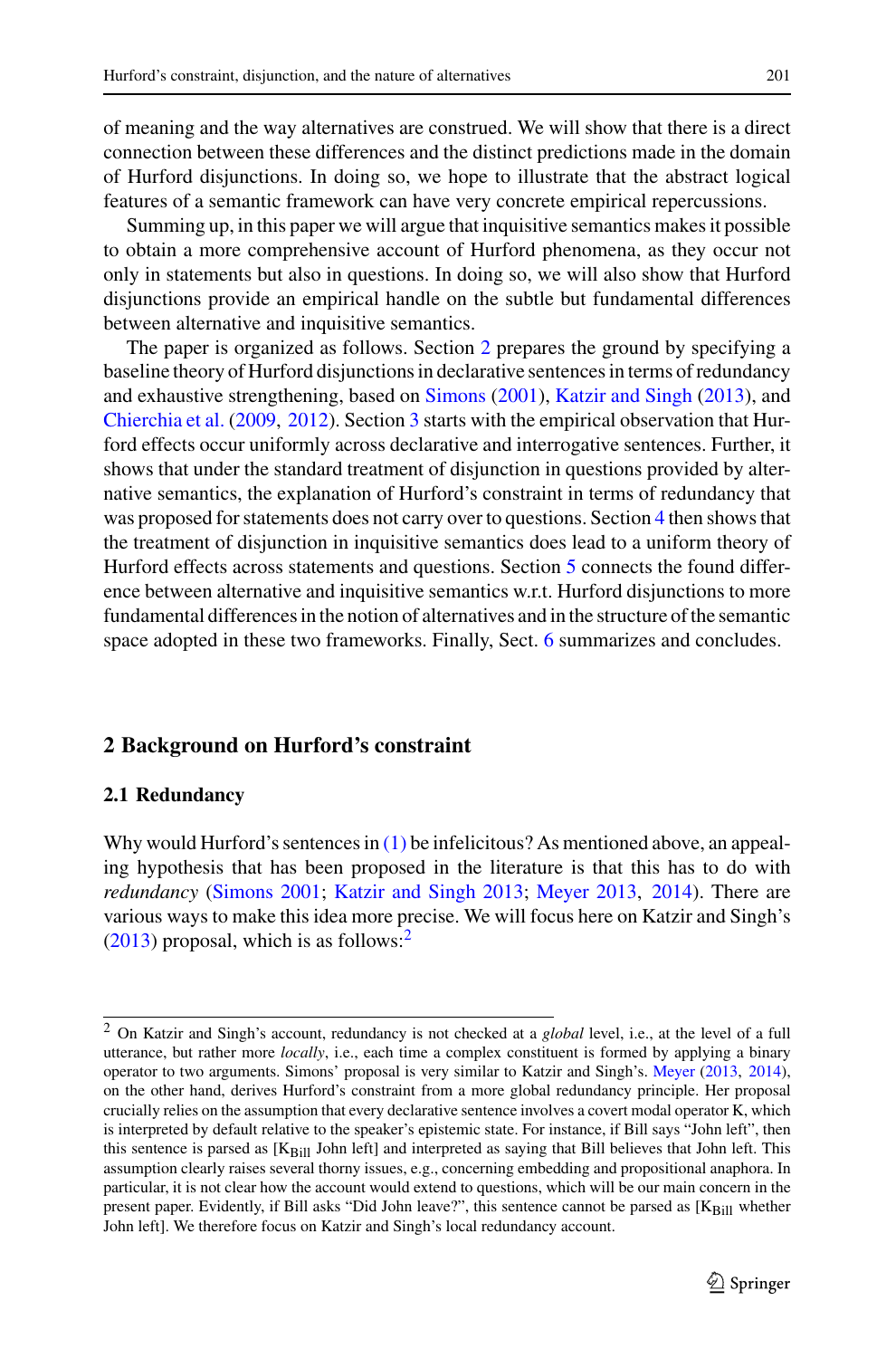## (4) *Local redundancy principle* [\(Katzir and Singh 2013](#page-23-2))

A sentence is deviant in a context *c* if its logical form contains a node *O*(*A*, *B*) which is obtained by application of a binary operator  $O$  to two arguments  $A, B$ , and the outcome is semantically equivalent, relative to *c*, to one of the arguments on its own.

This principle is formulated in terms of a notion of contextual equivalence. Katzir and Singh take a context *c* to be a set of possible worlds, namely those worlds that are compatible with the information available in  $c$ , and define contextual equivalence as  $follows<sup>3</sup>$ 

(5) *Contextual equivalence* [\(Katzir and Singh 2013\)](#page-23-2) Two sentential constituents *A* and *B* are equivalent relative to a context *c* just in case *A* and *B* are true in exactly the same worlds in *c*.

Let us first see how the local redundancy principle predicts Hurford's constraint for sentential disjunctions. After that, we will suggest a slight amendment in order to let the principle apply to sub-sentential disjunctions as well. Recall that, in standard truth-conditional semantics, the meaning of a sentence *A* is taken to be a proposition |*A*|, which amounts to the set of worlds where the sentence is true. A sentence *A* entails a sentence *B* in case *B* is true whenever *A* is true, i.e., in case  $|A| \subseteq |B|$ . Moreover, sentential disjunction is taken to yield the union of two propositions, that is,  $|or(A, B)| = |A| ∪ |B|$ .

Now, suppose that the logical form of a sentence contains a node at which disjunction applies to two sentential constituents *A* and *B* where  $|A| \subseteq |B|$ : then,  $|or(A, B)| = |A| \cup |B| = |B|$ . So, we have a node at which a binary operator yields an outcome which is semantically equivalent to one of the inputs. The given logical form thus breaches Katzir and Singh's local redundancy principle. In this way, Hurford's constraint is explained as a particular consequence of a more general ban against local redundancies.

Notice that this explanation relies squarely on the classical treatment of disjunction as forming the union of two propositions. In the next section, we will need to consider other treatments of disjunction, in order to make sense of occurrences of disjunction in alternative questions; crucially, we will see that not all of these treatments allow for a replication of Katzir and Singh's argument.

For simplicity, we have formulated the argument here without making reference to context. In many concrete cases, however, contextual background information plays a crucial role. To see this, consider (6) below, a version of Hurford's classic example  $((1a)$  above) with full sentential disjuncts.

(6) #John is American or he is Californian.

<span id="page-4-0"></span><sup>3</sup> The account of [Simons](#page-24-0) [\(2001\)](#page-24-0) differs from that of [Katzir and Singh](#page-23-2) [\(2013\)](#page-23-2) in that it assumes a notion of contextual equivalence which is not just sensitive to the *information* available in the given context, but also to the current *question under discussion*. Since this refinement is not immediately relevant for our purposes here, we leave it out of consideration.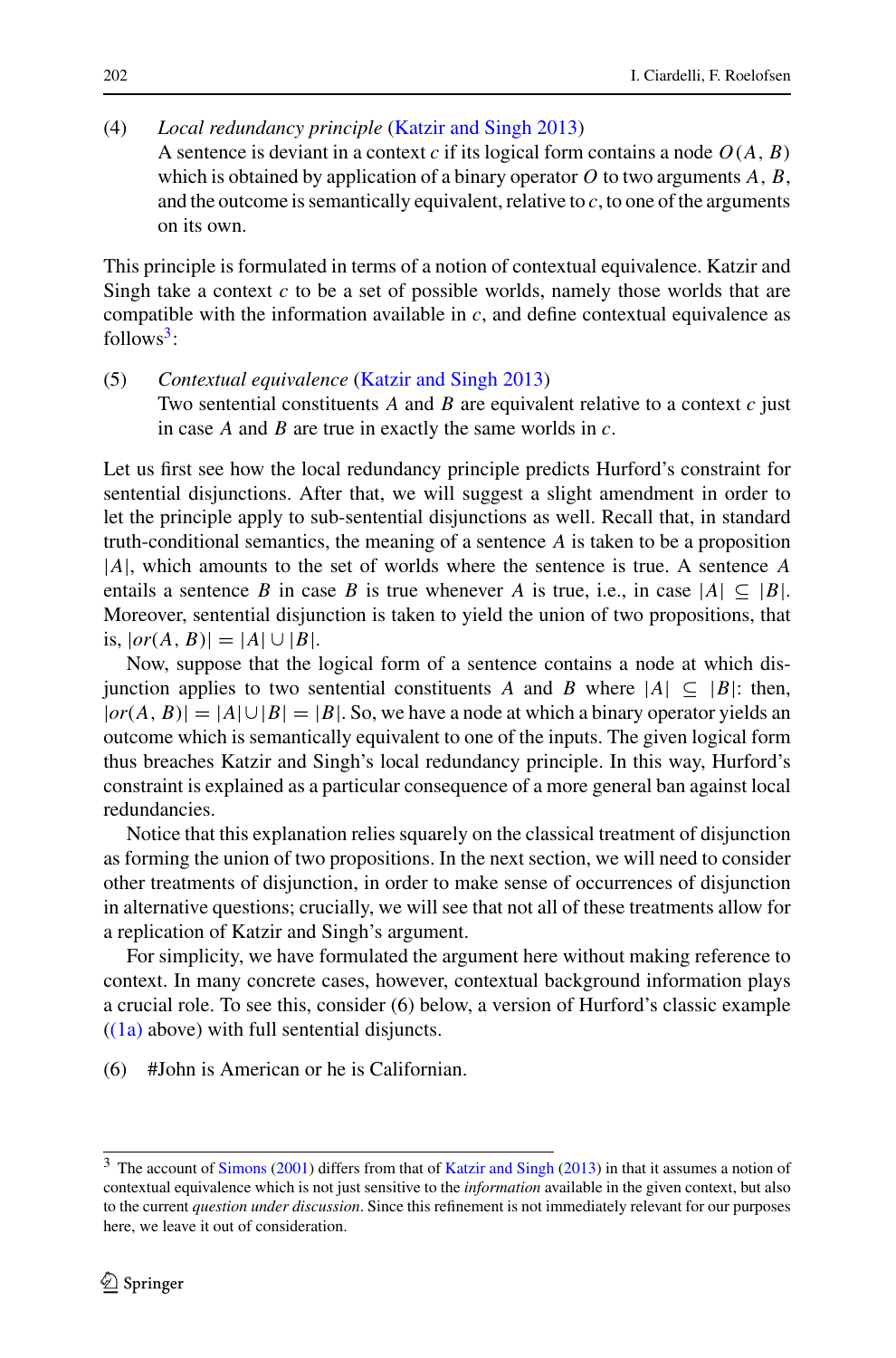This sentence is only infelicitous in a context in which it is known that being Californian implies being American. For someone who lacks this background knowledge, the sentence is acceptable. This is accounted for, because relative to a context where there is no background information on the relation between being Californian and being American, the disjunction *John is American or he is Californian* is not equivalent to any of its disjuncts, and is therefore not predicted to be infelicitous. On the other hand, relative to any context where it is known that being Californian implies being American, *John is American or he is Californian* clearly *is* equivalent to one of the disjuncts, namely to *John is American*. In any such context the sentence is therefore predicted to be infelicitous.

## **2.2 A small amendment**

Now let us return to Hurford's original example [\(1a\),](#page-2-2) *John is American or Californian*, where the disjunction applies to two non-sentential constituents, *American* and *Californian*. In this case, Katzir and Singh's principle does not immediately apply, because contextual equivalence is only defined for sentential constituents. At first sight it may seem that this problem can be overcome simply by generalizing the notion of contextual equivalence to non-sentential constituents in the obvious way. That is, we may say that two constituents of arbitrary type are equivalent relative to a context *c* just in case they have the same extension in all worlds in *c*. In particular, the property-denoting constituents *American* and *American or Californian* would then be equivalent relative to a context *c* just in case the extensions of the two properties coincide in every world in  $c$ , which is simply to say that it is known in  $c$  that being Californian implies being American. This would indeed suffice to deal with Hurford's example [\(1a\).](#page-2-2)

However, there are other cases where this generalized notion of contextual equivalence does not suffice, and it is really the local redundancy principle itself that needs to be amended. Consider the following example:

(7) #Isabelle de Lusignan is a descendant of King William or his son.

The disjunction *King William or his son* is not contextually equivalent to either one of its disjuncts on any reasonable notion of contextual equivalence. However, the sentence in (7) as a whole *is* equivalent to one where the disjunction is replaced by just one of its disjuncts:

(8) Isabelle de Lusignan is a descendant of King William.

What this shows is that we cannot always determine whether a non-sentential disjunction is redundant just by looking at the disjunctive phrase itself. We have to look at the sentential constituent that the phrase is part of. $4$  Further confirmation of this point comes from the fact that the disjunction *King William or his son* is perfectly felicitous when part of other sentences, like (9).

<span id="page-5-0"></span><sup>&</sup>lt;sup>4</sup> A reviewer notes that there are views on the syntax-semantics interface under which the logical form of (7), unlike its surface form, in fact involves sentential disjunction. Under such views, the amendment proposed here would not be necessary.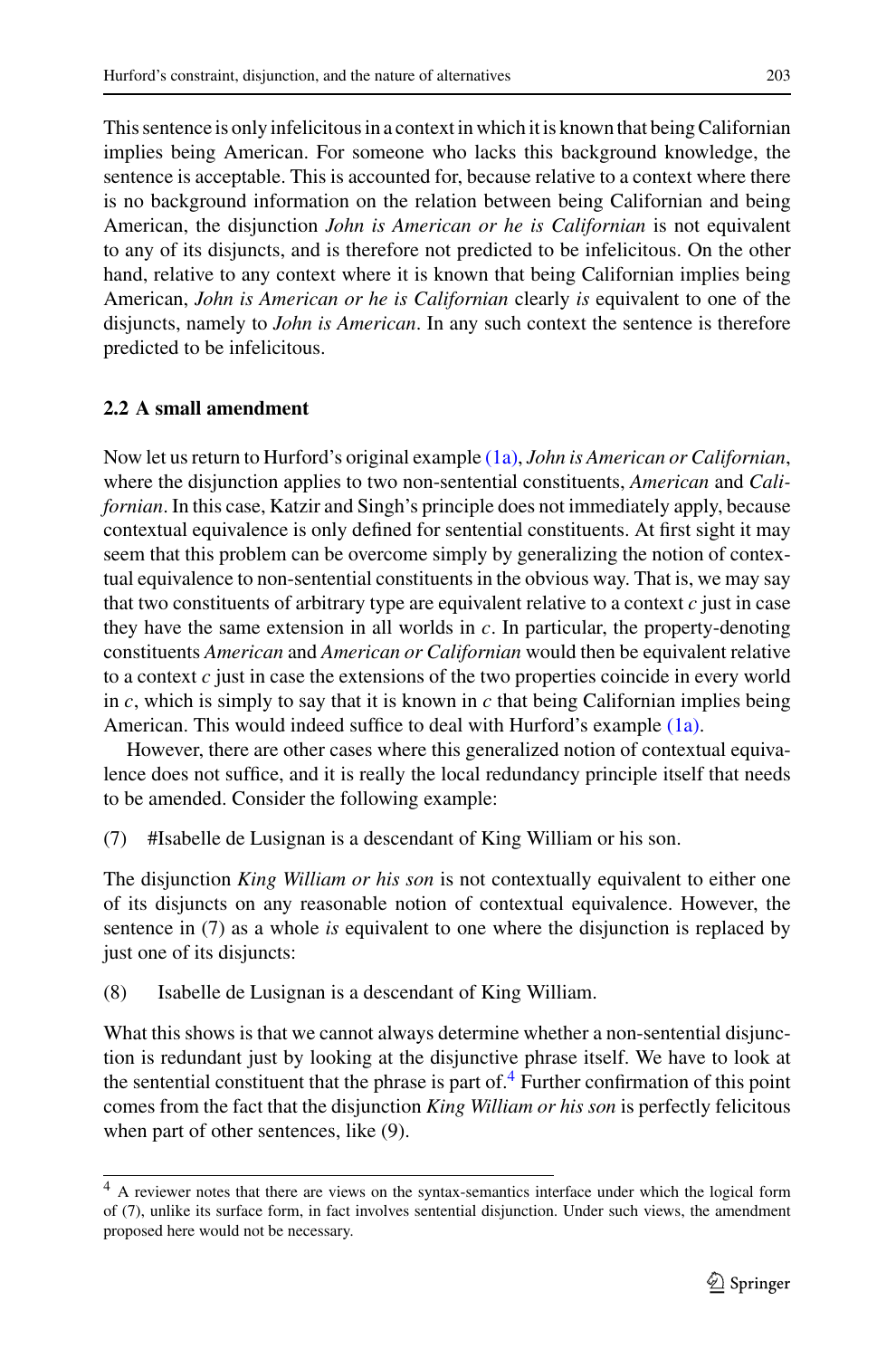(9) Isabelle de Lusignan is married to King William or his son.

These considerations lead us to the following generalized version of Katzir and Singh's local redundancy principle.

(10) *Generalized local redundancy principle* A sentence is deviant in a context *c* if its logical form contains a node *O*(*A*, *B*) obtained by application of a binary operator *O* to two arguments *A* and *B* such that, if *S* is the smallest sentential constituent containing  $O(A, B)$ , then  $S[O(A, B)]$  is equivalent, relative to *c*, to either  $S[A]$  or  $S[B]$ .

#### **2.3 Exhaustification**

So far, we saw that a general ban against redundancy predicts the infelicity of Hurford disjunctions, thus accounting for the oddness of the sentences in [\(1\).](#page-1-0) But is this prediction not too strong? What about Gazdar's apparent counterexamples to Hurford's [constraint](#page-23-5) [in](#page-23-5) [\(2\)?](#page-2-1) How to explain the felicity of these cases?

Chierchia et al. [\(2009](#page-23-5), [2012](#page-23-6)) show that their grammatical theory of *exhaustive strengthening* accounts for the contrast between Hurford's examples in [\(1\)](#page-1-0) and Gazdar's examples in [\(2\).](#page-2-1) According to this theory, the logical form of a sentence may contain occurrences of a covert exhaustification operator, exh, which behaves similarly to *only*: it strengthens the meaning of the constituent to which it applies, making it exhaustive relative to the scalar alternatives for that constituent.

Now, in Gazdar's examples, the weak disjunct naturally receives an exhaustive interpretation, under which it is no longer entailed by the other disjunct.

- (11) a. Mary read most of the books.  $\rightsquigarrow$  not all
	- b. John and Mary have three kids.  $\rightsquigarrow$  not four
	- c. Mary is having dinner with John.  $\rightsquigarrow$  not with Bill, Sue, ...

By contrast, the weak disjuncts in Hurford's examples can *not* receive such a strengthened interpretation.

- (12) a. John is American.  $\not\rightarrow$  not Californian
	- b. That painting is of a man.  $\not\rightarrow$  not a bachelor
	- c. The value of *x* is different from 6.  $\not\rightarrow$  not greater than 6

These observations provide the basis for an explanation of the contrast between [\(1\)](#page-1-0) and [\(2\).](#page-2-1) To see this, consider first a Hurford disjunction '*A or B*' of the felicitous kind exemplified in [\(2\),](#page-2-1) where *A* is the weak disjunct and *B* the strong one. One possible logical form for the disjunction is simply  $or(A, B)$ , which is ruled out by the local redundancy principle. However, the grammatical theory of exhaustive strengthening allows for another logical form, namely  $or(\text{exh}(A), \text{exh}(B))$ , in which the disjuncts are exhaustified prior to the application of disjunction. Now, in each of the examples in  $(2)$ ,  $exh(A)$  is incompatible with *B*, and thus, a fortiori, it is incompatible with  $exh(B)$ . Since both  $exh(A)$  and  $exh(B)$  are consistent, this ensures that there is no entailment between  $ext{exh}(A)$  and  $ext{exh}(B)$ . Thus, the logical form  $or(\text{exh}(A), \text{exh}(B))$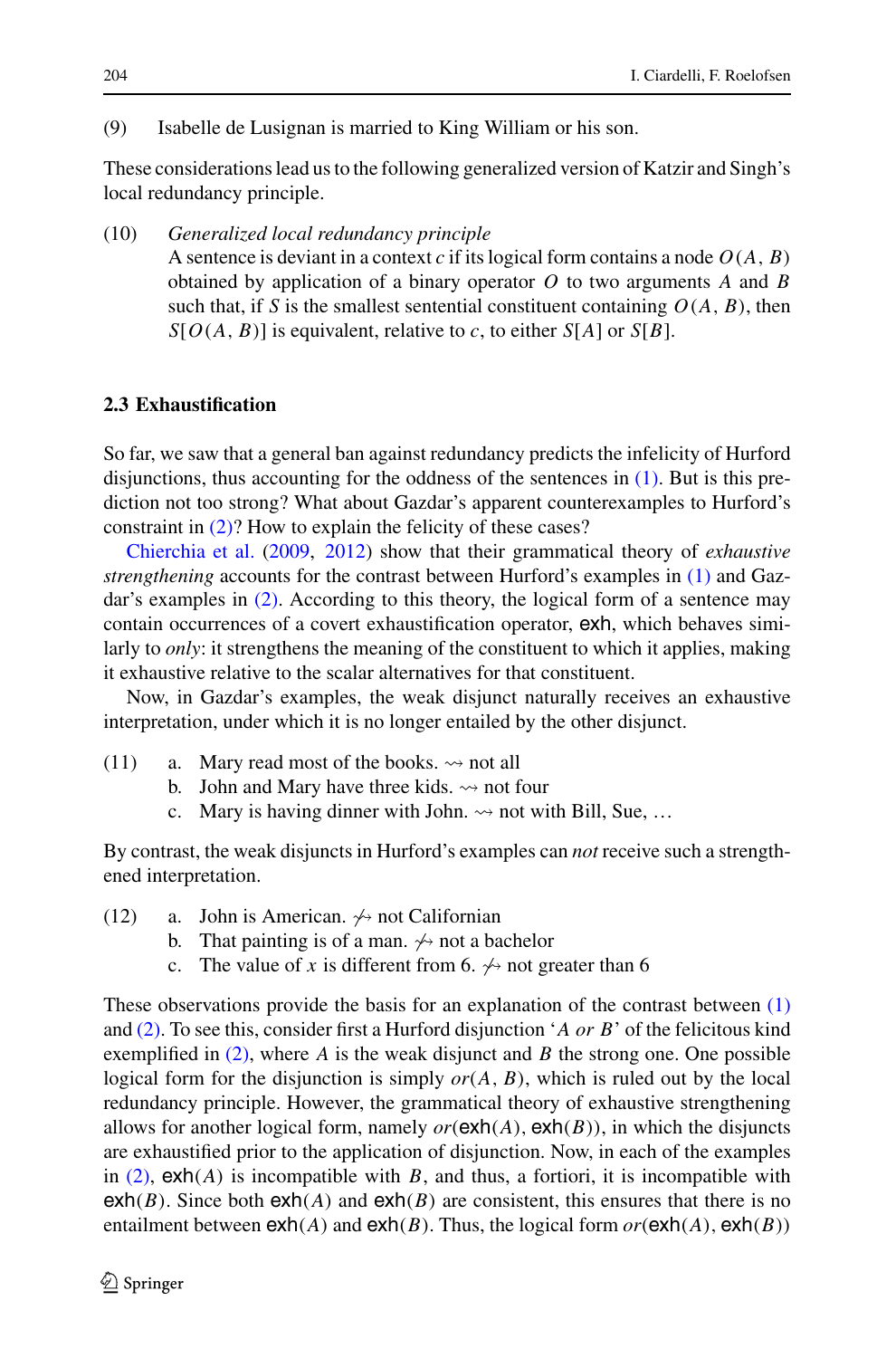satisfies the local redundancy principle, which accounts for the fact that the sentence is perceived as felicitous.<sup>[5](#page-7-1)</sup>

Now consider a Hurford disjunction '*A or B*' of the infelicitous kind exemplified in [\(1\).](#page-1-0) Again, the basic logical form  $or(A, B)$  is incompatible with the local redundancy principle. Moreover, in this case exhaustification does not improve the situation, leav-ing the meanings of the disjuncts unchanged.<sup>[6](#page-7-2)</sup> As a consequence, the second logical form available for the sentence,  $or(\exp(A), \exp(B))$ , violates the local redundancy principle as well. Thus, in this case no logical form for the sentence satisfies the redundancy principle, which explains why the sentence is perceived as infelicitous.

Notice that, besides discriminating in a principled way between felicitous and infelicitous Hurford disjunctions, the theory of [Chierchia et al.](#page-23-5) [\(2009](#page-23-5), [2012\)](#page-23-6) also makes a particular prediction about the interpretation of felicitous Hurford disjunctions. Namely, it predicts that the only available interpretation for such a disjunction is one in which the disjuncts are interpreted exhaustively. This turns out to be correct. Consider the following example from [Chierchia et al.](#page-23-5) [\(2009](#page-23-5)).

(13) Either John solved two exercises, or he solved all of them.

This sentence is unambiguously false if John solved exactly three out of five exercises. This demonstrates that, indeed, only the reading  $or(\exp(A), \exp(B))$  is available for the sentence—not the reading  $or(A, B)$ , under which the sentence would be true if John solved three out of five exercises.

In sum, the seemingly puzzling data concerning the felicity and interpretation of Hurford disjunctions have a perspicuous explanation under the assumption that (i) there is a ban against the application of disjunction to two arguments one of which entails the other, rooted in a more general ban against redundancy, and (ii) exhaustification of the weaker disjunct can, in some cases, break the entailment and render the stronger disjunct non-redundant after all.<sup>[7](#page-7-3)</sup>

## <span id="page-7-0"></span>**3 Hurford effects in questions**

#### **3.1 Empirical observations**

Work on Hurford effects has focused so far on declarative sentences. However, the same effects occur in questions as well. Alternative questions corresponding to the

<span id="page-7-1"></span><sup>&</sup>lt;sup>5</sup> The logical forms  $or(\text{exh}(A), B)$  and  $or(A, \text{exh}(B))$  also seem to be allowed by [Chierchia et al.](#page-23-5) [\(2009](#page-23-5)). We disregard them here, but our discussion does not hinge on this in any way.

<span id="page-7-2"></span><sup>&</sup>lt;sup>6</sup> This may be due to the fact that the relevant items are not scalar items, or it may be due to the particular structure of the space of scalar alternatives. For instance, if the stronger alternatives to *American* include *Californian*, *Texan*, etc., then these alternatives fully exhaust the denotation of the predicate. It is thus impossible to conjoin the predicate with the negation of the stronger alternatives without ending up with a contradiction (cf., [Fox 2007;](#page-23-10) [Singh 2008\)](#page-24-1).

<span id="page-7-3"></span><sup>7</sup> The theory of [Chierchia et al.](#page-23-5) [\(2009](#page-23-5), [2012\)](#page-23-6) has been extended in [Fox and Spector](#page-23-11) [\(2015](#page-23-11)) to account for some additional empirical issues concerning Hurford disjunctions, first discussed by [Singh](#page-24-1) [\(2008\)](#page-24-1) and [Gajewski and Sharvit](#page-23-12) [\(2012](#page-23-12)). Since these issues are orthogonal to our concerns in the present paper, we do not discuss this work in detail.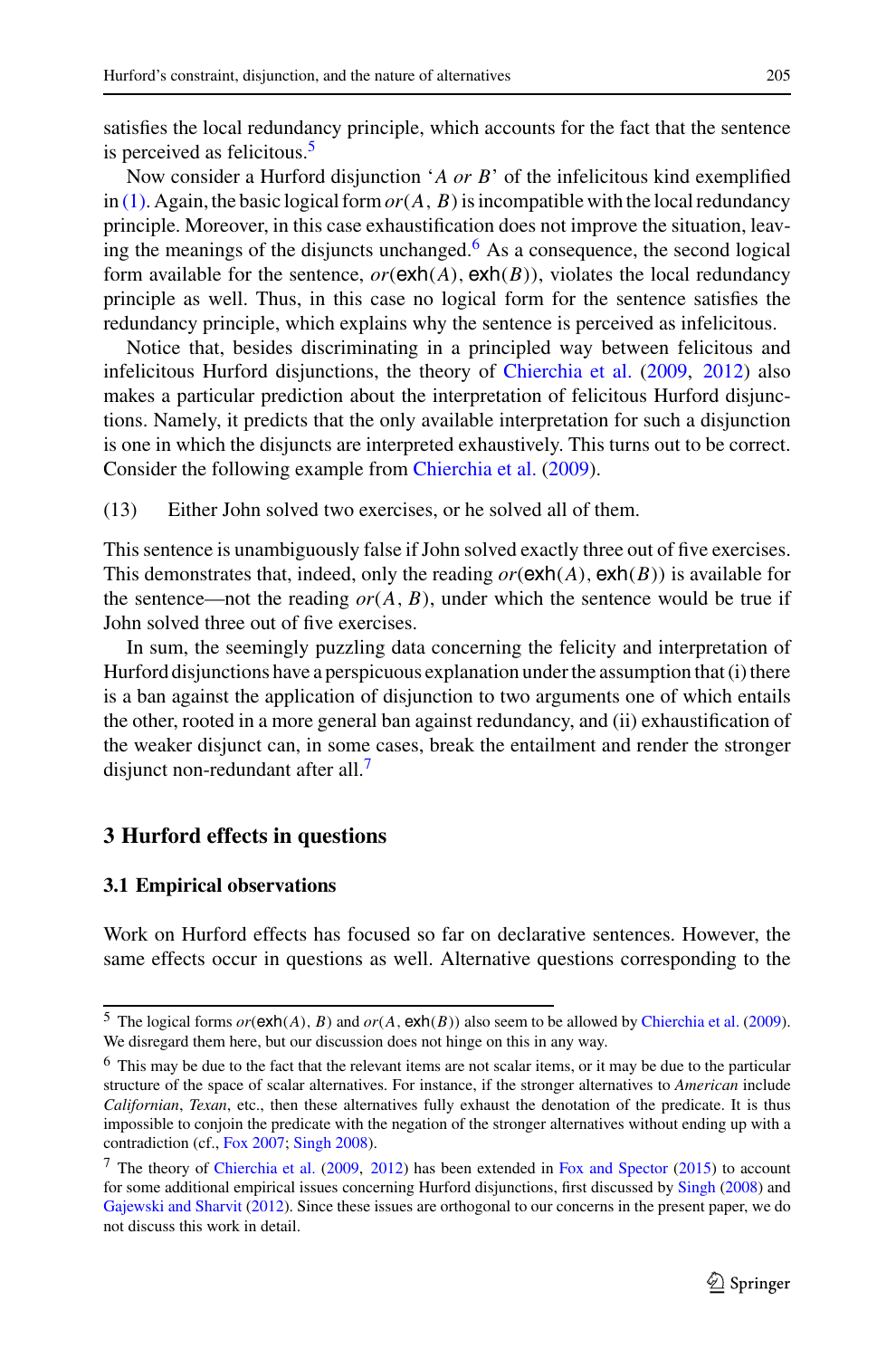<span id="page-8-4"></span><span id="page-8-1"></span>infelicitous disjunctive declaratives in  $(1)$  are equally infelicitous:<sup>[8](#page-8-0)</sup>

(14) a. #Is John American, or Californian? b. #Is that painting of a man, or of a bachelor? c. #Is the value of *x* different from 6, or greater than 6?

On the other hand, alternative questions corresponding to the acceptable disjunctive declaratives in [\(2\)](#page-2-1) are acceptable as well:

- (15) a. Did Mary read most of the books on this shelf, or all of them?
	- b. Do John and Mary have three kids, or four?
	- c. Is Mary having dinner with John, with Bill, or with both?

Thus, the contrast exhibited by disjunctive declaratives extends to alternative questions: a Hurford-type alternative question is felicitous only if the weak disjunct may be given an exhaustive interpretation so as to break the entailment.

Moreover, we saw above that if a Hurford disjunction is felicitous, its unique interpretation is the one resulting from an exhaustive interpretation of the disjuncts. This is also true for Hurford-type alternative questions. For instance, the question in (16) presupposes that John solved either exactly two exercises or all of the exercises, and it asks which of these two possibilities holds.

## <span id="page-8-2"></span>(16) Did John solve two of the exercises, or all of them?

What these data show is that Hurford's constraint, i.e., the ban against application of disjunction to two arguments one of which entails the other, concerns disjunction *in general*: not only when it occurs in declaratives, but also when it is used to form questions. The assumption that such a general ban is in force, together with Chierchia et al.'s grammatical theory of exhaustive strengthening, accounts for the observations in  $(14)$ – $(16)$ . <sup>[9](#page-8-3)</sup> However, the important question that remains to be addressed is whether

(i) #Is John Russian, American, or Californian?

<span id="page-8-0"></span><sup>8</sup> Disjunctive questions like those in [\(14\)](#page-8-1) can be pronounced in different ways, resulting in different interpretations. The intonation intended here is one involving a prosodic phrase break after the first disjunct (indicated by a comma), rising intonation on the first disjunct, and falling intonation on the second disjunct. This intonation forces an *alternative question* interpretation, rather than a polar question interpretation. Hurford effects also occur in polar disjunctive questions, but this by itself is not problematic for the standard approach to Hurford's constraint described above. Hurford effects in alternative questions, as we will see, do present a challenge.

<span id="page-8-3"></span><sup>&</sup>lt;sup>9</sup> One may perhaps suspect that in the particular domain of questions, Hurford effects could also be explained in terms of the interaction between information asked and information presupposed. It is often assumed that a question comes with the presupposition that one of its possible answers is true [\(Belnap 1966,](#page-23-13) among many others). In alternative questions like those in [\(14\),](#page-8-1) this presupposition is enough to establish one of the answers to the question. Thus, a speaker asking such a question would be presupposing enough information to actually resolve the question, which seems to be sufficient reason to regard the question as deviant. However, this explanation does not carry over to Hurford-type alternative questions with more than two disjuncts, such as (i).

This question is as odd as its two-disjunct counterpart,  $(14a)$ . However, in this case, the presupposition of the question does not establish any particular answer. Thus, the suggested argument would not explain the infelicity of this question.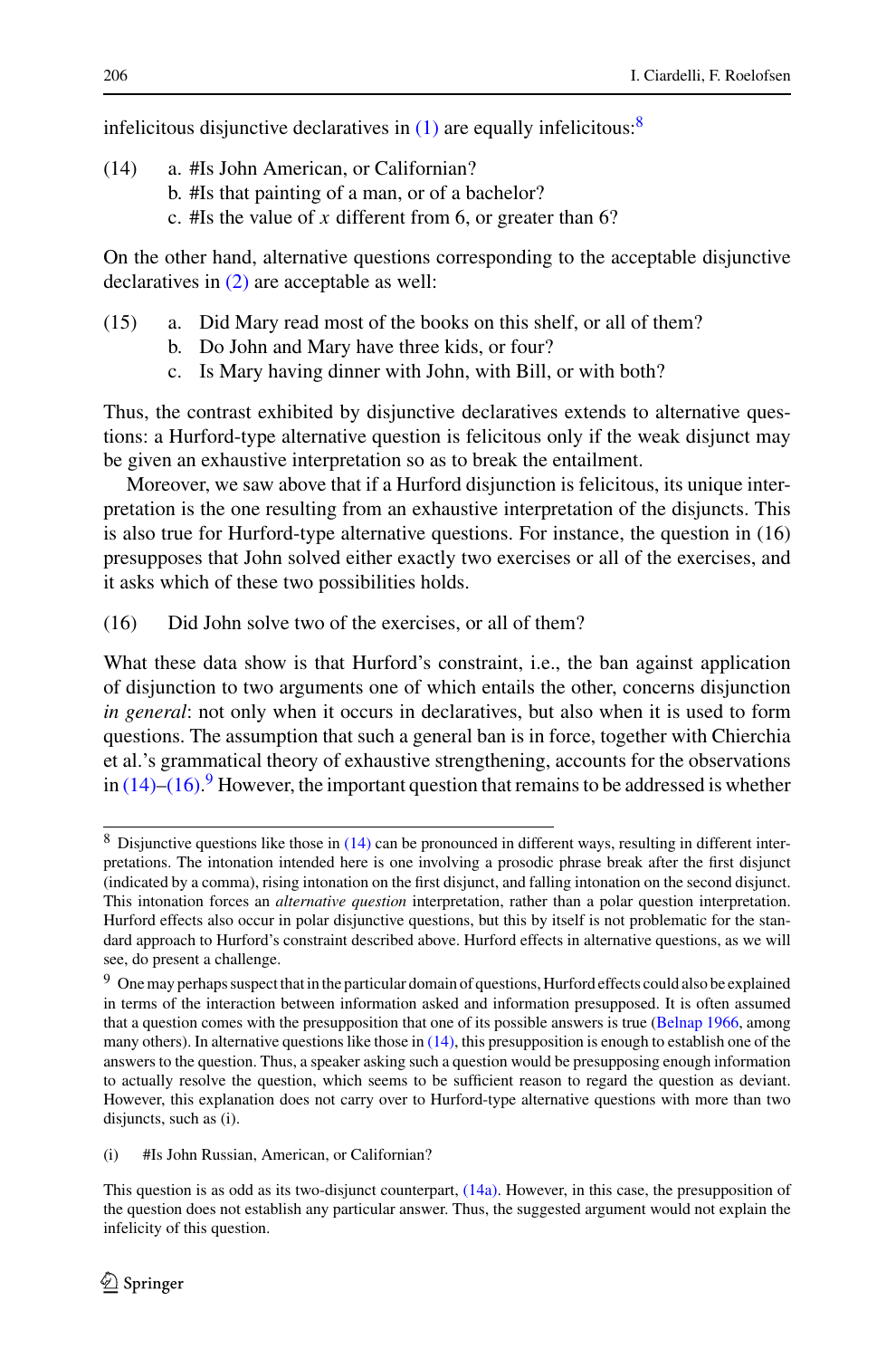the general redundancy principle which was taken to explain the existence of Hurford's constraint in declaratives carries over to alternative questions as well. This depends crucially on the way disjunction is taken to operate in questions.

## **3.2 Traditional accounts of disjunction in questions do not derive Hurford's constraint**

The explanation of Hurford's constraint in declaratives described in Sect. [2](#page-3-0) relies on disjunction being interpreted as the operation that yields the union of two propositions. However, this is not the role that disjunction plays in alternative questions.<sup>10</sup> In forming an alternative question, the propositions expressed by the two disjuncts are not merged into one, but rather—it seems—they are kept apart, each contributing a separate alternative to the meaning of the question.

This idea can be implemented in various ways. Arguably the most straightforward implementation has been given in the framework of *alternative semantics* [\(Hamblin](#page-23-7) [1973\)](#page-23-7). In this framework, a basic clause such as *Amy sang* denotes a singleton set consisting of the proposition that is classically associated with the clause:  $[[A]] = \{ |A| \}.$ Disjunction is still taken to perform union (see [Alonso-Ovalle 2006](#page-23-14)), but now at the level of sets of propositions. So, for a disjunction of two basic clauses *A* and *B*, we get:

$$
[[A \text{ or } B]] = \{|A|\} \cup \{|B|\} = \{|A|, |B|\}
$$

This treatment of disjunction is central to several accounts of alternative questions, such as [von Stechow](#page-24-2) [\(1991\)](#page-24-2), [Roelofsen and Gool](#page-24-3) [\(2010](#page-24-3)), [Biezma and Rawlins\(2012](#page-23-15)), and [Uegaki](#page-24-4) [\(2014\)](#page-24-4).

A different but closely related implementation of the idea is found in Karttunen's [\(1977\)](#page-23-16) theory of questions. This theory follows [Montague](#page-23-17) [\(1973\)](#page-23-17) in taking semantic composition to yield primarily the *extension*  $\llbracket A \rrbracket_w$  of an expression relative to a possible world. As usual, the extension of a sentential expression is taken to be a truth value. Moreover, Karttunen assumes an operator '?' which turns such an expression into what he calls a *proto-question*. The semantic effect of this operator can be defined as follows:

<span id="page-9-0"></span><sup>&</sup>lt;sup>10</sup> At least, not according to existing accounts of such questions. While a reviewer points out to us that a theory of alternative questions based on the truth-conditional analysis of disjunction is in principle conceivable, we are not aware of such proposals in the literature. Note that any such theory must be non-compositional, since once the propositions *p* and *q* expressed by the disjuncts are unioned by truth-conditional disjunction to form the proposition  $p \cup q$ , no operator that has access only to this proposition can retrieve p and q separately. The reviewer suggests that this problem may be overcome by assuming that the relevant operator has access not only to the truth-conditional content of the disjunction, i.e., the proposition  $p \cup q$ , but also to the propositions expressed by the formal alternatives of the disjunctive phrase, which may be assumed to be *p*, *q*, and *p* ∩ *q*. Note, however, that as soon as the formal alternatives of a disjunctive phrase are taken to partly determine the semantic contribution of this phrase to the meaning of the sentence that it is part of, our *redundancy principle* should also take the semantic impact of these formal alternatives into account. After all, if a certain disjunct does not affect the truth-conditional content of the disjunctive phrase but does affect its formal alternatives, then this disjunct cannot be seen as redundant. This, in turn, would prevent a redundancy-based account of Hurford disjunctions in questions.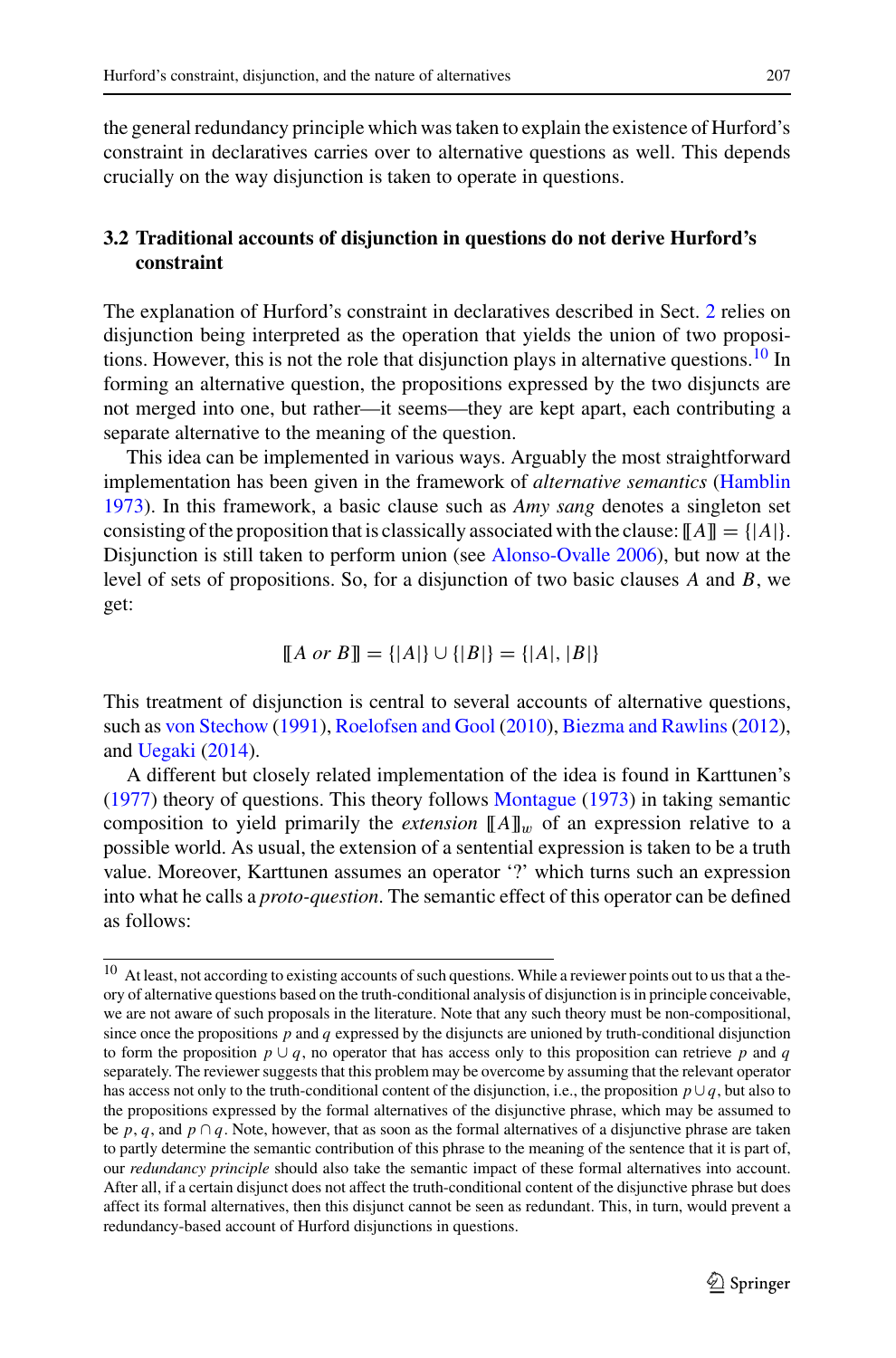$$
(17) \qquad [ \n[ ?A ]\n]_w = \begin{cases} \n[ |A| ] & \text{if } w \in |A| \\ \n\emptyset & \text{if } w \notin |A| \n\end{cases}
$$

In Karttunen's account of alternative questions, too, disjunction performs union; however, this union only takes place after the proto-question operator has applied to each disjunct. The extension of the resulting question is as follows.

$$
(18) \quad [\![?A \text{ or } ?B]\!]_w = [\![?A]\!]_w \cup [\![?B]\!]_w = \{p \in \{|A|, |B|\} \mid w \in p\}
$$

Thus, an alternative question receives essentially the same denotation as in Hamblinstyle theories, except that this denotation is relativized to a particular world, and propositions which are false at this world are left out.

Now let us return to our main concern, Hurford effects. Assuming either of these classical accounts of disjunction in questions, does the explanation of Hurford's constraint in terms of local redundancy carry over to questions?

Consider first the simpler approach, couched in alternative semantics. Suppose *A* strictly entails *B*, that is,  $|A| \subset |B|$ . Then the meaning of the whole disjunction,  $[[A \text{ or } B]] = { |A|, |B| }$ , contains two alternatives, and is therefore distinct from the meaning of each of the two disjuncts. Under this analysis, then, the derivation of the meaning of a question like those in [\(14\)](#page-8-1) does not involve any redundant operation. Thus, in the absence of any further stipulations, the infelicity of such questions is not predicted.

Now consider Karttunen's approach. Clearly, the redundancy constraint cannot be imposed directly at the level of extensions, lest we predict redundancy for any declarative disjunction whatsoever. Rather, the constraint should be taken to apply at the level of *intensions*. But even if *A* entails *B*, the intension predicted by Karttunen for the disjunction ?*A or* ?*B* is different from the intensions of the arguments ?*A*, ?*B*. So on this theory as well, Hurford-type alternative questions involve no redundancy, and in the absence of any further stipulations their infelicity is not predicted.

We conclude that, given traditional treatments of disjunction in questions, redundancy-based accounts of Hurford effects in statements do not straightforwardly carry over to questions. $^{11}$  $^{11}$  $^{11}$ 

## <span id="page-10-0"></span>**4 A uniform account of Hurford effects in inquisitive semantics**

### **4.1 Basic notions**

Standardly, the meaning of a sentence is identified with its truth conditions. This view on meaning is limited, however: in particular, it is not suitable to analyze questions.

<span id="page-10-1"></span> $11$  As a reviewer suggested to us, one may try to rescue traditional theories of disjunction in questions by replacing full-fledged semantic equivalence with a notion of equivalence modulo presupposition, and then relying on the *exactly-one* presupposition which is usually associated with alternative questions (see, e.g., [Biezma and Rawlins 2012](#page-23-15)). Notice, however, that an explanation along these lines, to the extent that it can be made to work, would not be applicable to disjunctive declaratives, which do not have an *exactly-one* presupposition. So this approach would lead to two different explanations for what seems to be a single phenomenon, manifested in exactly the same way in declaratives and interrogatives. By contrast, we will provide a uniform redundancy-based explanation of Hurford effects, which applies across both sentence types.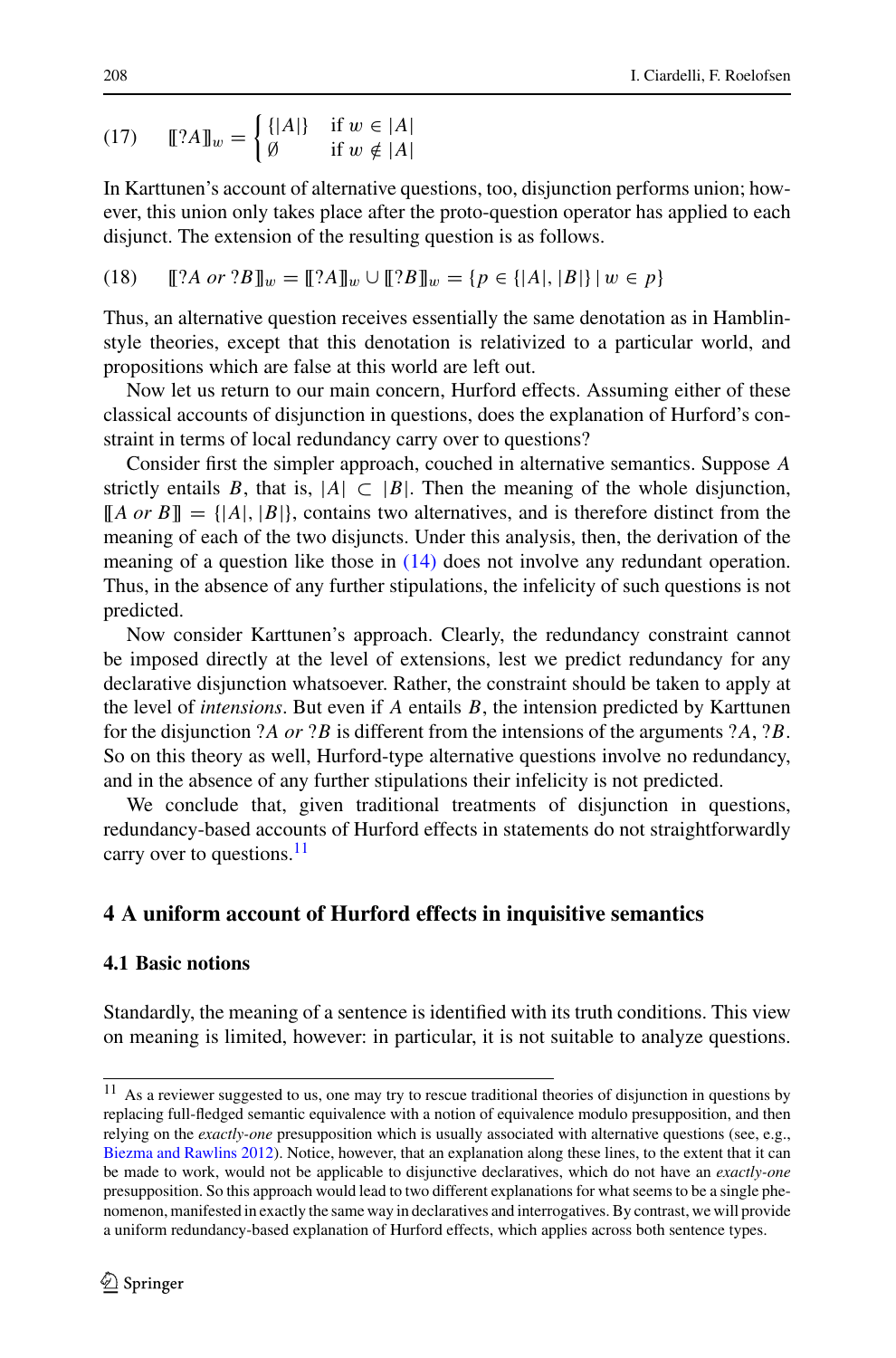In inquisitive semantics the fundamental notion of truth relative to a possible world is replaced by the notion of *support relative to an information state*, where information states are modeled as sets of possible worlds. Intuitively, a declarative sentence is supported by an information state if this state contains enough information to establish that the sentence is true, while a question is supported by an information state if this state contains enough information to resolve the question.

The proposition expressed by a sentence in truth-conditional semantics is modeled as a set of worlds—the set of worlds where the sentence is true. Similarly, in inquisitive semantics the proposition expressed by a sentence is modeled as a set of information states—those states that support the sentence. The *alternatives* associated with a sentence *A* are those information states that *minimally* support *A*, that is, those states *s* that support *A* and cannot be weakened without losing support.

(19)  $\Delta LT(A) = \{s \in \llbracket A \rrbracket \mid \text{ there is no } t \in \llbracket A \rrbracket \text{ such that } t \supset s\}$ 

Let us illustrate the approach by means of two examples. First, consider a basic declarative sentence like *Amy sang*. This sentence is supported in a state *s* if it follows from the information available in *s* that Amy sang; formally, this means that *s* must be included in the set |*Amy sang*| of possible worlds where Amy sang. Thus, the proposition expressed by this sentence in inquisitive semantics is the following set of information states $\cdot$ <sup>12</sup>

(20)  $[\text{A} \text{m} \text{y} \text{ s} \text{a} \text{n} \text{g}] = \{s \mid s \subseteq |\text{A} \text{m} \text{y} \text{ s} \text{a} \text{n} \text{g}|\}$ 

This meaning has a unique maximal element—a unique alternative—namely the set |*Amy sang*|.

$$
(21) \quad \text{ALT}(Amy\, sang) = \{|Amy\, sang|\}
$$

As a second example, consider the polar question *Did Amy sing?*. This question is supported in a state *s* if *s* contains enough information to establish whether Amy sang; this holds if it follows from the information available in *s* that Amy sang—i.e., if  $s \subseteq |Amy \, sang|$ —or if it follows from the information in *s* that Amy didn't sing—i.e., if  $s \subseteq |Amy \text{ didn't sing}|$ . Thus, we have:

(22) 
$$
[Did \, Amy \, sing? \, ]\, = \{s \mid s \subseteq |Amy \, sang| \, or \, s \subseteq |Amy \, didn't \, sing|\}
$$

In this case, our meaning does not contain a unique alternative; rather, it contains two distinct alternatives, which correspond to the two ways in which the question can be minimally resolved.

(23)  $\Delta L T(Did \, Amy \, sing?) = \{ | Amy \, sang |, | Amy \, didn't \, sing | \}$ 

<span id="page-11-0"></span> $12$  As we will make explicit below, the logical form we assume for the declarative sentence under consideration here is [C<sub>dec</sub> [*Amy sang*]], where C<sub>dec</sub> is a clause type marker which determines the word order and affects the prosody of the sentence. Semantically, C<sub>dec</sub> has no effect when applied to a simple clause like *Amy sang*, but, as we will see, not when applied to a disjunctive clause like *Amy sang or danced*.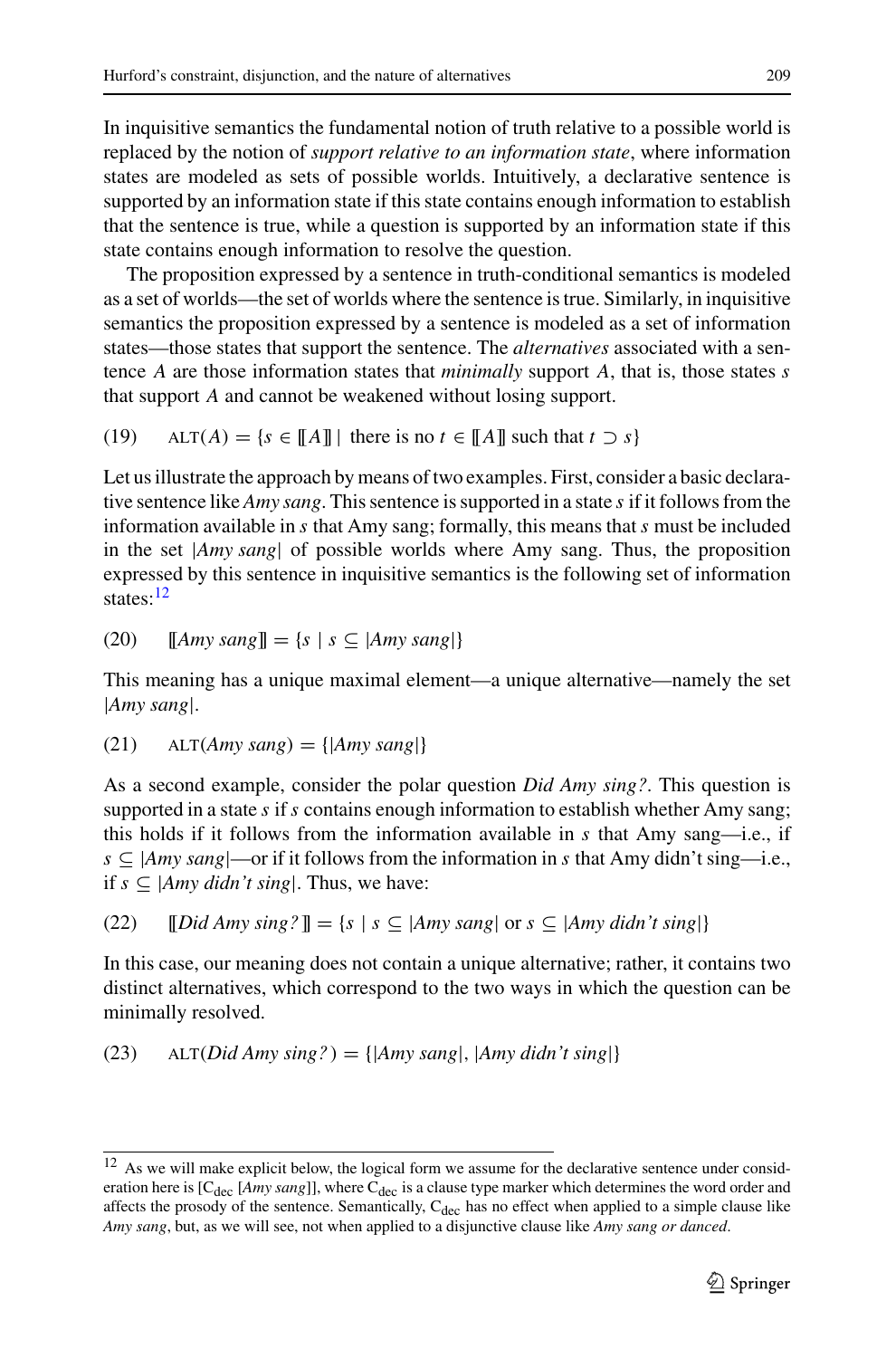

<span id="page-12-0"></span>**Fig. 1** A bare disjunctive phrase and three types of disjunctive sentences formed out of it. (a) [[sang or danced]], (b)  $\llbracket \text{C}_{\text{dec}} \rrbracket$  [sang or danced]]], (c)  $\llbracket \text{C}_{\text{pol}} \rrbracket$  [sang or danced]]], and (d)  $\llbracket \text{C}_{\text{alt}} \rrbracket$  [sang or danced]]]

#### **4.2 Inquisitive disjunction**

Just as in truth-conditional semantics and alternative semantics, disjunction is taken to perform *union* in inquisitive semantics as well. To see how this operation fares in the inquisitive setting, consider the disjunctive phrase *Amy sang or Amy danced*. The meaning assigned to this phrase is:

(24) 
$$
\llbracket \text{A} \text{my sang or Amy danced} \rrbracket = \llbracket \text{A} \text{my sang} \rrbracket \cup \llbracket \text{A} \text{my danced} \rrbracket
$$

$$
= \{s \mid s \subseteq |\text{A} \text{my sang}| \} \cup \{s \mid s \subseteq |\text{A} \text{my danced}| \}
$$

$$
= \{s \mid s \subseteq |\text{A} \text{my sang}| \text{ or } s \subseteq |\text{A} \text{my danced}| \}
$$

This set of information states contains two alternatives, namely |*Amy sang*| and |*Amy danced*|.

(25) 
$$
ALT(Amy \, sang \, or \, Amy \, danced) = \{ | Amy \, sang |, | Amy \, danced | \}
$$

The alternatives for this disjunctive phrase are depicted in Fig. [1a](#page-12-0), where '11' is a world in which Amy sang and danced, '10' a world in which she sang but did not dance, and so on. In general, whenever disjunction applies to two simple clauses that are logically independent (i.e., neither one entails the other), the resulting meaning contains two alternatives, each of which corresponds to the proposition expressed by one of the disjuncts in standard truth-conditional semantics.

This shows that in inquisitive semantics, just as in alternative semantics, disjunction has the potential to 'collect' the alternatives associated with the two disjuncts, without collapsing them into one. This is what makes it possible to account for the role of disjunction in alternative questions.

#### **4.3 Hurford disjunctions are redundant in inquisitive semantics**

Let us now consider a Hurford disjunction, such as *Amy danced or Amy moved*, where |*Amy danced*|⊆|*Amy moved*|. Now any information state *s* which is included in |*Amy danced*| must also be included in |*Amy moved*|. So the information states which are included in |*Amy danced*| or in |*Amy moved*| are simply those which are included in |*Amy moved*|. We thus have: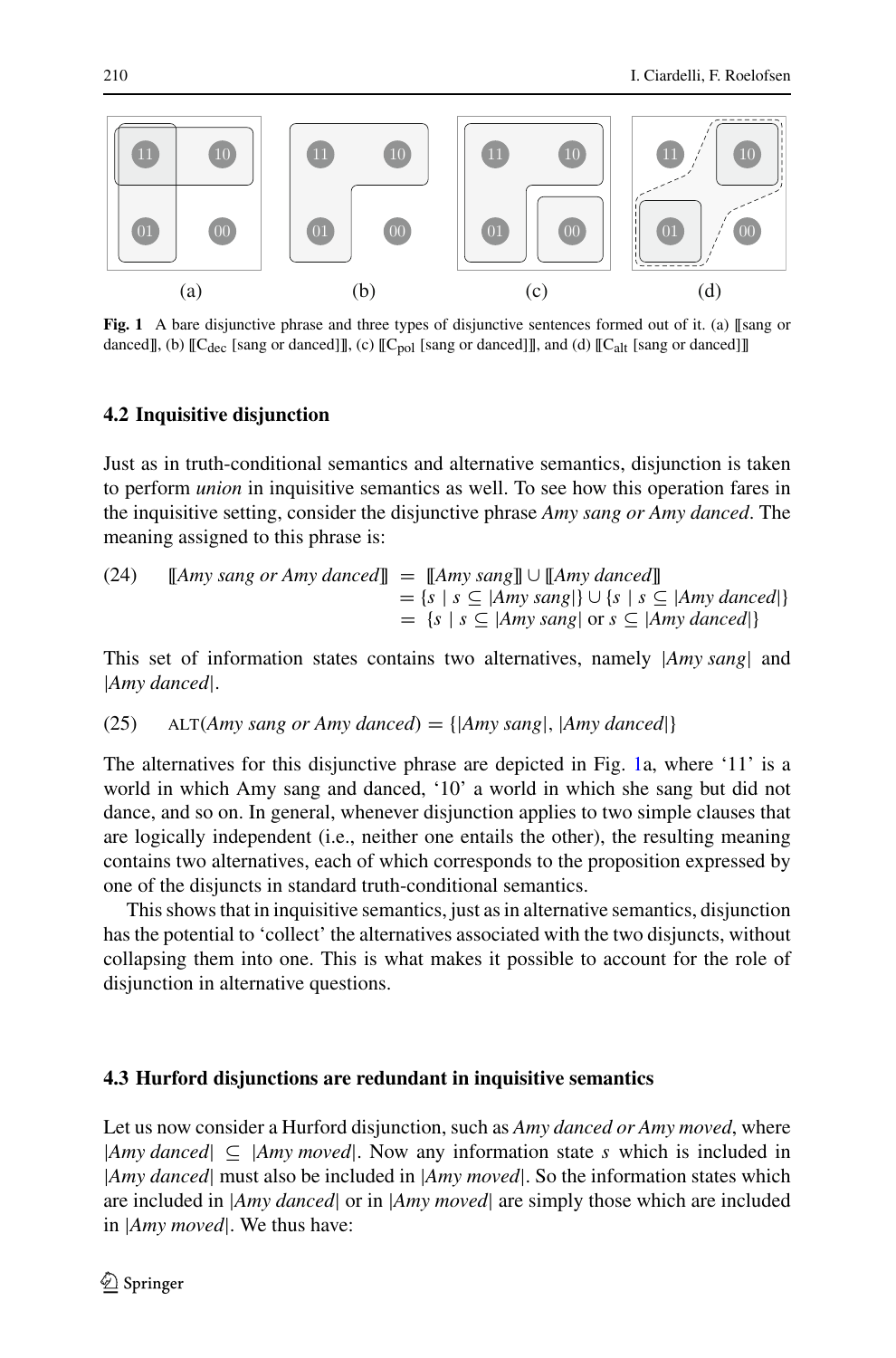| (26) |  | $\llbracket \text{Amy} \text{ danced or Amy moved} \rrbracket = \{s \mid s \subseteq   \text{Amy} \text{ danced} \} \cup \{s \mid s \subseteq   \text{Amy moved} \}$ |
|------|--|----------------------------------------------------------------------------------------------------------------------------------------------------------------------|
|      |  | $= \{s \mid s \subseteq  Amy \text{ denced}  \text{ or } s \subseteq  Amy \text{ moved}  \}$                                                                         |
|      |  | $= \{s \mid s \subseteq  Amy \text{ moved} \}$                                                                                                                       |
|      |  | $=$ $\Vert Amv \, moved \Vert$                                                                                                                                       |
|      |  |                                                                                                                                                                      |

This shows that, in inquisitive semantics, disjoining two clauses one of which entails the other is a redundant operation. As a consequence, if we combine inquisitive semantics with Katzir and Singh's redundancy principle, we predict that a logical form is always infelicitous if it contains a node at which disjunction applies to two arguments one of which entails the other.<sup>[13](#page-13-0)</sup> Thus, Hurford's constraint is derived.

#### **4.4 A uniform account of Hurford's constraint across disjunctive environments**

What exactly have we just shown: that Katzir and Singh's explanation of Hurford's constraint in declaratives can be replicated in inquisitive semantics, or that the inquisitive treatment of disjunction together with Katzir and Singh's redundancy principle yields an explanation for Hurford's constraint in alternative questions? The answer is: *both*. Let us explain why.<sup>[14](#page-13-1)</sup>

We assume, with Katzir and Singh, that Hurford's constraint is to be explained in terms of a *local* notion of redundancy. That is, we assume that redundancy in Hurford disjunctions is detected at the level of the smallest sentential constituent containing the disjunctive phrase, regardless of whether this constituent is part of a declarative or an interrogative construction. Now, while theories such as Karttunen's distinguish two distinct entries for disjunction—a declarative and an interrogative one—in inquisitive semantics disjunction is taken to make the same semantic contribution across all the contexts in which it occurs. The difference between various kinds of disjunctive sentences arises not from a lexical ambiguity, but rather from various syntactic and intonational features, each of which makes a specific semantic contribution.

For the sake of concreteness, we will provide an explicit illustration of how the meaning of various kinds of disjunctive sentences can be derived from the core meaning that inquisitive semantics assigns to a disjunctive phrase. The details of these derivations are to a large extent immaterial for our present purposes; the important point is that the same inquisitive disjunction operator is taken to be at play in all of the relevant sentence types, and that by detecting redundancy at the level of the smallest sentential constituent containing this disjunction operator we obtain a general redundancy-based explanation of Hurford effects across declarative and interrogative constructions.

In English and many other languages, the interpretation of a disjunctive sentence depends on factors which include clause type marking (e.g., declarative/interrogative word order) and intonation (e.g., pitch contour, prosodic phrase structure). This is illustrated in  $(27)$ – $(29)$  below, where  $\uparrow$  and  $\downarrow$  indicate typical rising and falling pitch

<sup>2</sup> Springer

<span id="page-13-0"></span><sup>13</sup> The same argument applies to *contextual* Hurford disjunctions, provided that we replace Katzir and Singh's notion of contextual equivalence with its inquisitive counterpart: *A* and *B* are equivalent relative to a context *c* if and only if they are supported by exactly the same information states  $s \subseteq c$ .

<span id="page-13-1"></span><sup>&</sup>lt;sup>14</sup> Thanks to an anonymous reviewer for prompting us to address this question more explicitly.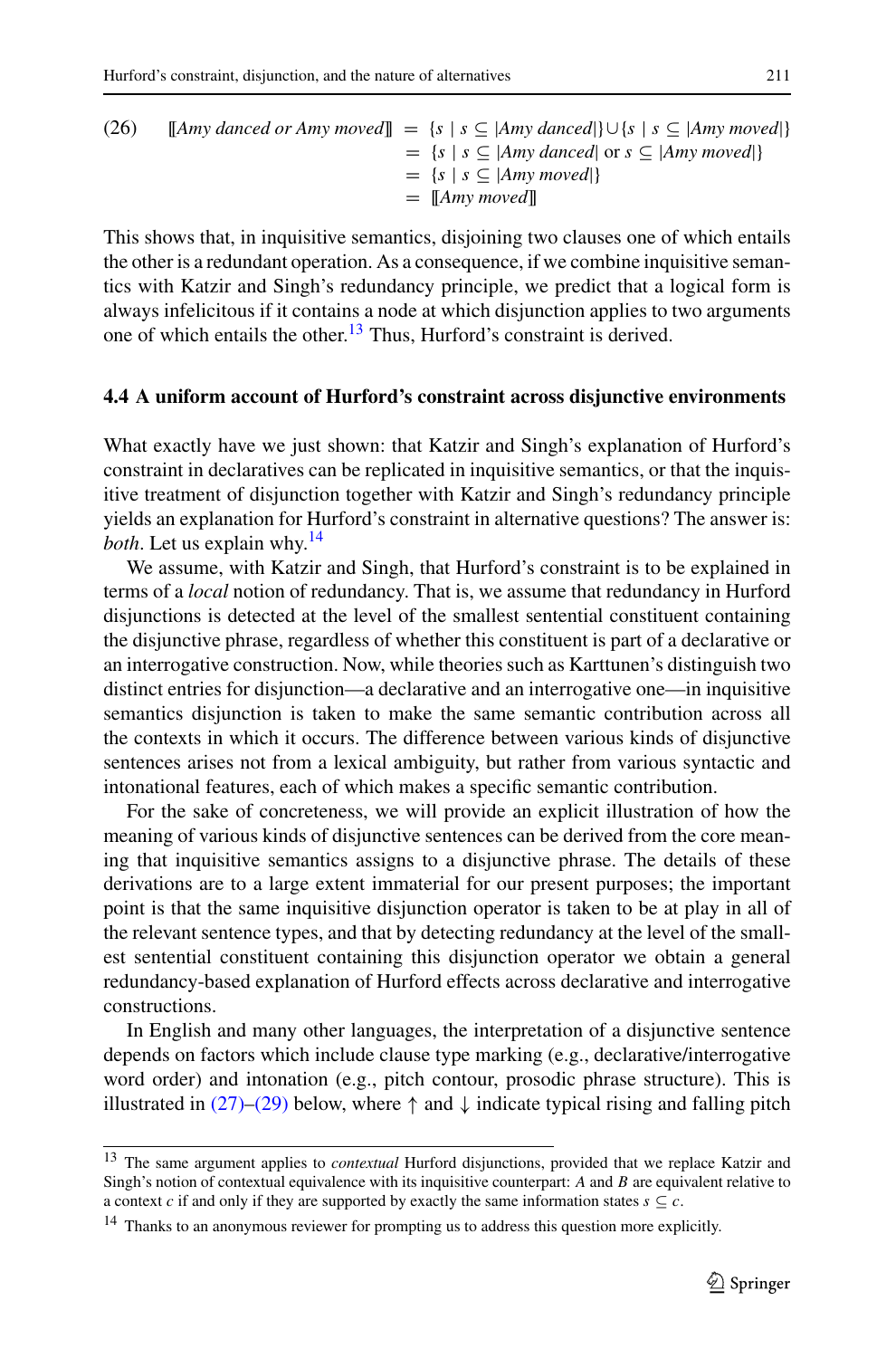<span id="page-14-0"></span>contours, respectively, and hyphenation and commas indicate the absence and presence of prosodic phrase breaks, respectively:  $15,16$  $15,16$  $15,16$ 

<span id="page-14-4"></span><span id="page-14-1"></span>

| (27) | Amy sang-or-danced $\downarrow$ .                 | [disjunctive declarative]    |
|------|---------------------------------------------------|------------------------------|
| (28) | Did Amy sing-or-dance $\uparrow$ ?                | [disjunctive polar question] |
| (29) | Did Amy sing $\uparrow$ , or dance $\downarrow$ ? | [alternative question]       |

While these three disjunctive sentences contain exactly the same lexical material, they receive different interpretations. The disjunctive declarative in  $(27)$  provides the information that Amy sang or danced, and does not raise any issue. The disjunctive polar question in [\(28\)](#page-14-4) does not provide any information, but does raise an issue which can be resolved by establishing that Amy sang or danced, or by establishing that she didn't do either. Finally, the alternative question in [\(29\)](#page-14-1) presupposes that Amy either sang or danced, and raises an issue which can be resolved by establishing which of the two things she did.

We will sketch a way to derive these different interpretations in inquisitive semantics, under the assumption that the sentences in  $(27)$ – $(29)$  all contain the same disjunctive phrase, *Amy sang or danced*, but involve different clause type operators, which we will denote as  $C_{\text{dec}}$ ,  $C_{\text{pol}}$ , and  $C_{\text{alt}}$ , respectively. So, syntactically [\(27\)](#page-14-0)[–\(29\)](#page-14-1) are represented as follows:

- (30) [C<sub>dec</sub> [Amy sang or danced]]
- (31) [Cpol [*Amy sang or danced*]]
- (32) [Calt [*Amy sang or danced*]]

These representations are simplistic, but suffice to illustrate how the inquisitive treatment of disjunction allows us to derive the meaning of various types of disjunctive sentences in a uniform way, and which other semantic operations, besides the disjunction operator itself, may be taken to play a role in the interpretation of these sentences. While a full account of disjunctive sentences should specify how these additional semantic operations are connected to the various syntactic and intonational differences between  $(27)$ – $(29)$ , it suffices for our purpose here to assume that these operations are all 'packed into'  $C_{\text{dec}}$ ,  $C_{\text{pol}}$ , and  $C_{\text{alt}}$ .<sup>[17](#page-14-5)</sup>

We may assume that  $C_{\text{dec}}$  'merges' the two alternatives generated by the disjunction into one big alternative, consisting of all worlds where Amy either sang or danced. Thus, the meaning of the declarative  $(27)$  is the one depicted in Fig. [1b](#page-12-0). Similarly, we

<span id="page-14-2"></span><sup>&</sup>lt;sup>15</sup> A rough indication of the relevant intonation patterns suffices for our purposes here; for a more detailed description an[d](#page-23-19) [experimental](#page-23-19) [work](#page-23-19) [on](#page-23-19) [the](#page-23-19) [intonation](#page-23-19) [of](#page-23-19) [disjunctive](#page-23-19) [sentences](#page-23-19) [see](#page-23-19) [Bartels](#page-23-18) [\(1999](#page-23-18)) and Pruitt and Roelofsen [\(2013](#page-23-19)).

<span id="page-14-3"></span><sup>&</sup>lt;sup>16</sup> Besides disjunctive polar questions and alternative questions, exemplified in [\(28\)](#page-14-4) and [\(29\),](#page-14-1) there is one other type of disjunctive questions, one which has a prosodic phrase break after the first disjunct, just like alternative questions and unlike polar disjunctive questions, but *rising* intonation on both disjuncts, unlike alternative questions. To simplify the discussion we do not explicitly take such questions into consideration here; see, e.g., [Roelofsen and Gool](#page-24-3) [\(2010\)](#page-24-3), [Pruitt and Roelofsen](#page-23-20) [\(2011](#page-23-20)), and [Roelofsen and Farkas](#page-24-5) [\(2015](#page-24-5)).

<span id="page-14-5"></span><sup>&</sup>lt;sup>17</sup> For a less condensed version of the account we refer to [Roelofsen](#page-24-6) [\(2013b\)](#page-24-6) and [Roelofsen and Farkas](#page-24-5) [\(2015](#page-24-5)).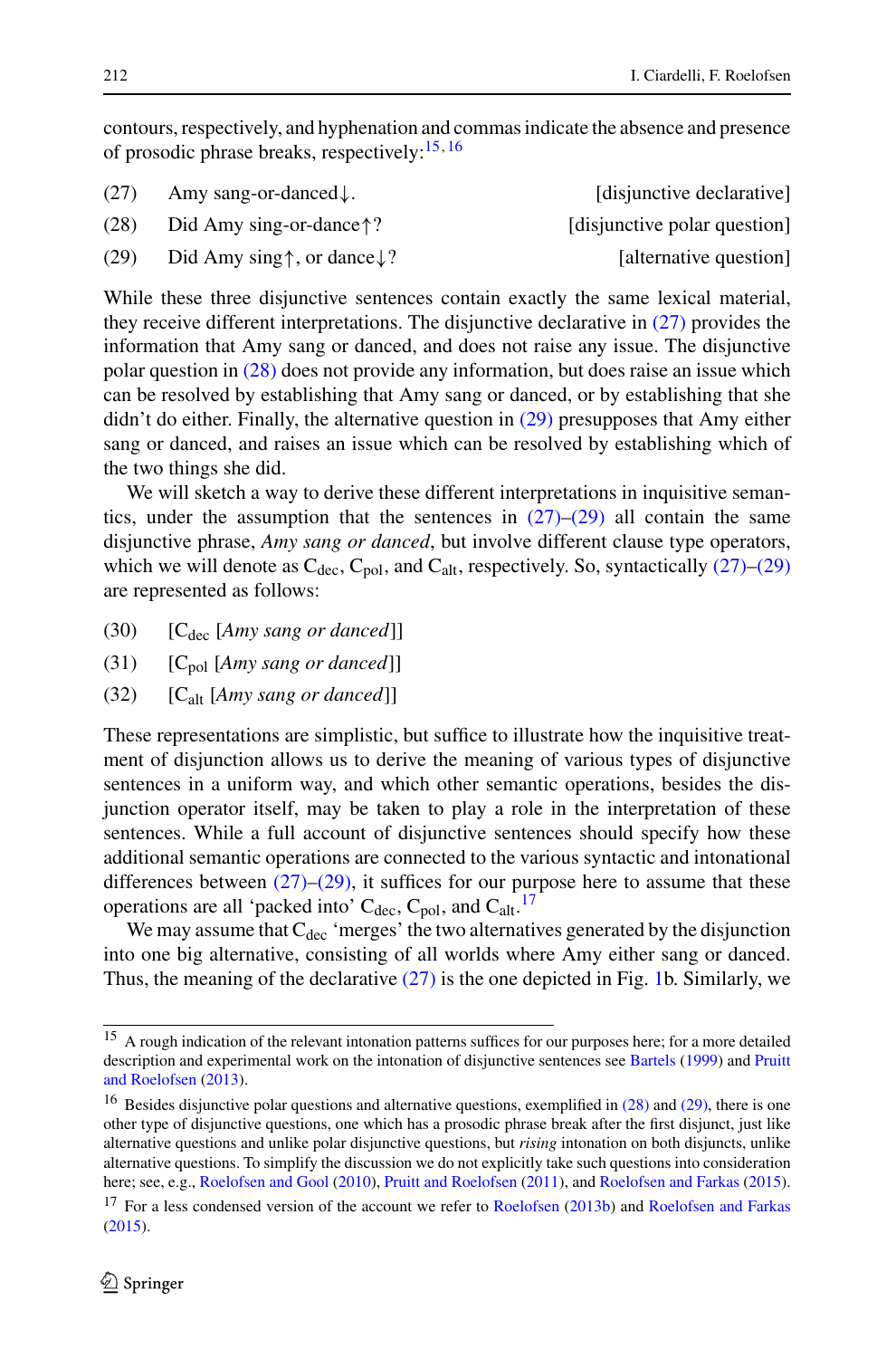may assume that  $C_{pol}$  also merges the two alternatives generated by the disjunction into one big alternative, but then adds the complement of this alternative, which consists of all worlds where Amy neither sang nor danced. Thus, the meaning of [\(28\)](#page-14-4) is depicted in Fig. [1c](#page-12-0). Finally, we may assume that  $C<sub>alt</sub>$  strengthens both alternatives in such a way that they become mutually exclusive (removing the overlap between them), and that it further adds a presupposition that one of these strengthened alternatives holds. Thus, the meaning of [\(29\)](#page-14-1) is depicted in Fig. [1d](#page-12-0), where the dashed boundary represents the presupposition of the question.<sup>18</sup>

In sum, then: we have shown that the meaning of different types of disjunctive sentences—disjunctive declaratives, disjunctive polar questions, and alternative questions—can be derived based on a uniform treatment of disjunction, i.e., without assuming that *or* means different things in different types of sentences. Rather, the variation in meaning results from the different clause type markers, which are connected to the variation in word order and intonation between the relevant sentence types.<sup>[19](#page-15-1)</sup>

Let us stress once more the importance of this fact for our current concerns. As we saw, when the inquisitive disjunction operator is applied to two arguments one of which entails the other, the result is simply equivalent to the weaker disjunct. Thus, a disjunction in a Hurford configuration is always redundant, regardless of the particular kind of construction in which it occurs. Assuming a ban against redundant operations, this provides a uniform explanation for the general oddness of Hurford disjunctions across disjunctive declaratives and interrogatives.<sup>20</sup>

#### **4.5 Striking the right balance**

The ways in which truth-conditional semantics, alternative semantics, and inquisitive semantics differ in their treatment of disjunction can be illustrated pictorially as

- <span id="page-15-2"></span>(i) a. #Get an American or a Californian to do this job!
	- b. #Find me a man or a bachelor!
	- c. #Let the value of *x* be different from 6 or greater than 6.

<span id="page-15-0"></span> $18$  This existential presupposition may be assumed to be part of any interrogative sentence, though whenever the alternatives generated by the sentence cover the entire set of possible worlds—as is the case, e.g., for the disjunctive polar question in [\(28\)—](#page-14-4)the existential presupposition will be trivial.

<span id="page-15-1"></span> $19$  Note that, as already anticipated in footnote  $10$ , such a uniform and fully compositional account is not possible if we assume the standard truth-conditional treatment of disjunction, where the semantic value of a disjunctive clause is a single proposition, without any trace of what was contributed by each individual disjunct. This proposition does not contain sufficient information to derive the meaning of the corresponding alternative question in a compositional way. For this, the semantic value that C<sub>alt</sub> takes as its input should make it possible to recognize the contribution of each individual disjunct.

<sup>20</sup> Hurford's constraint is also operative in imperatives:

It has been argued that, in order to account for free-choice effects, disjunction in imperatives has to be treated as generating multiple alternatives, just as in alternative questions [\(Aloni 2007;](#page-23-21) [Aloni and Ciardelli](#page-23-22) [2013\)](#page-23-22). This idea can be implemented in inquisitive semantics, which would allow us to explain Hurford effects like those in (i) exactly in the same way as Hurford effects in declaratives and interrogatives (see [Ciardelli and Aloni 2016](#page-23-23)).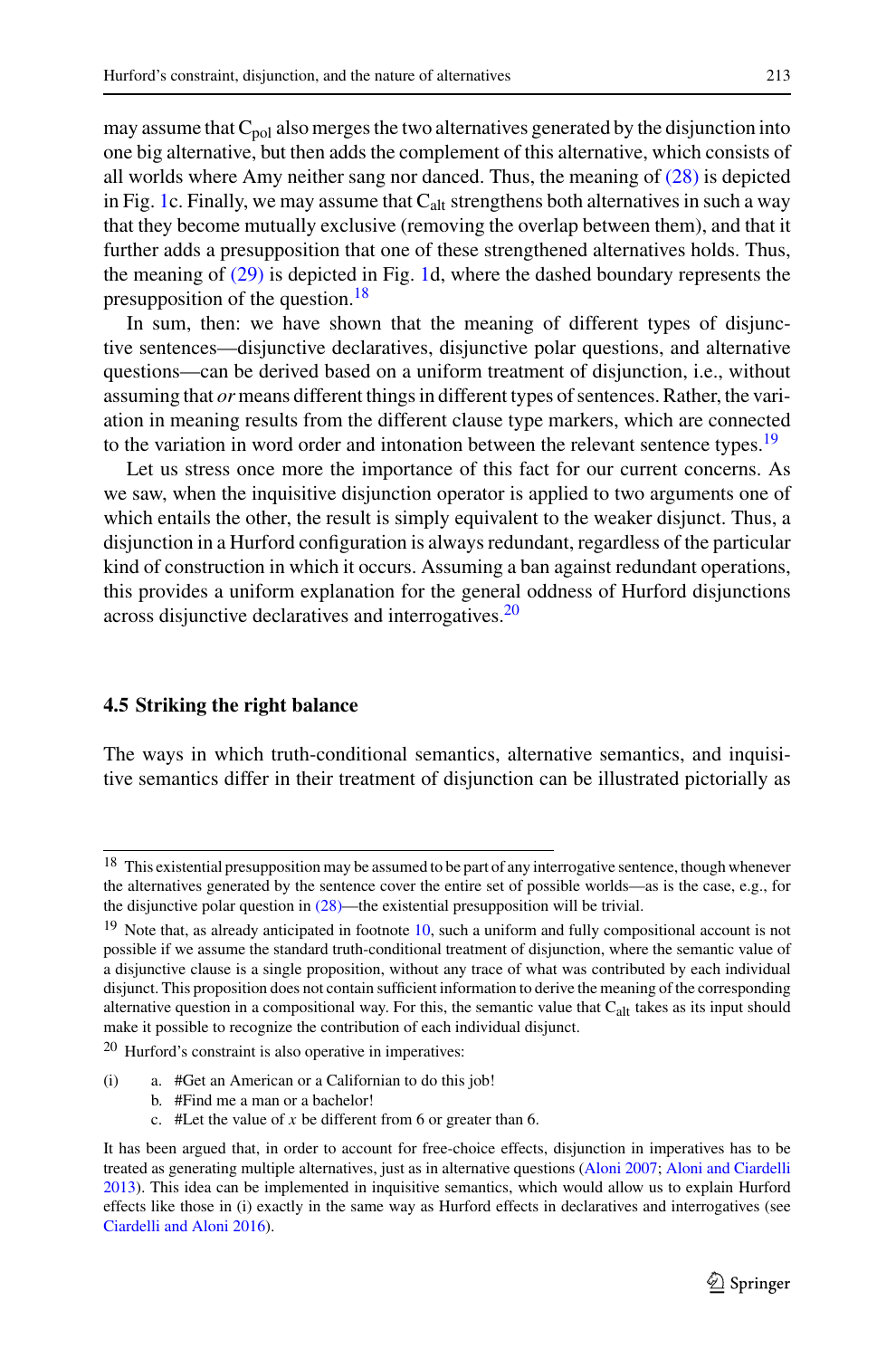follows. Suppose that *A*, *B*, and *C* are basic clauses expressing the following propositions, where the outer square represent the entire logical space, and the shaded areas represent the sets  $|A|, |B|$ , and  $|C|$ , respectively.



Notice that *A* and *B* are logically independent, while *C* entails *A* and is inconsistent with *B*. Now consider the non-Hurford disjunction '*A or B*' and the Hurford disjunction '*A or C*'. Figure [2](#page-16-0) represents the meaning of these disjunctions in truthconditional semantics, alternative semantics, and inquisitive semantics. In the case of truth-conditional semantics, we depict the proposition expressed, while in the case of alternative and inquisitive semantics, we depict the relevant sets of alternatives.



<span id="page-16-0"></span>**Fig. 2** '*A or B*' and '*A or C*' in truth-conditional, alternative, and inquisitive semantics

(33)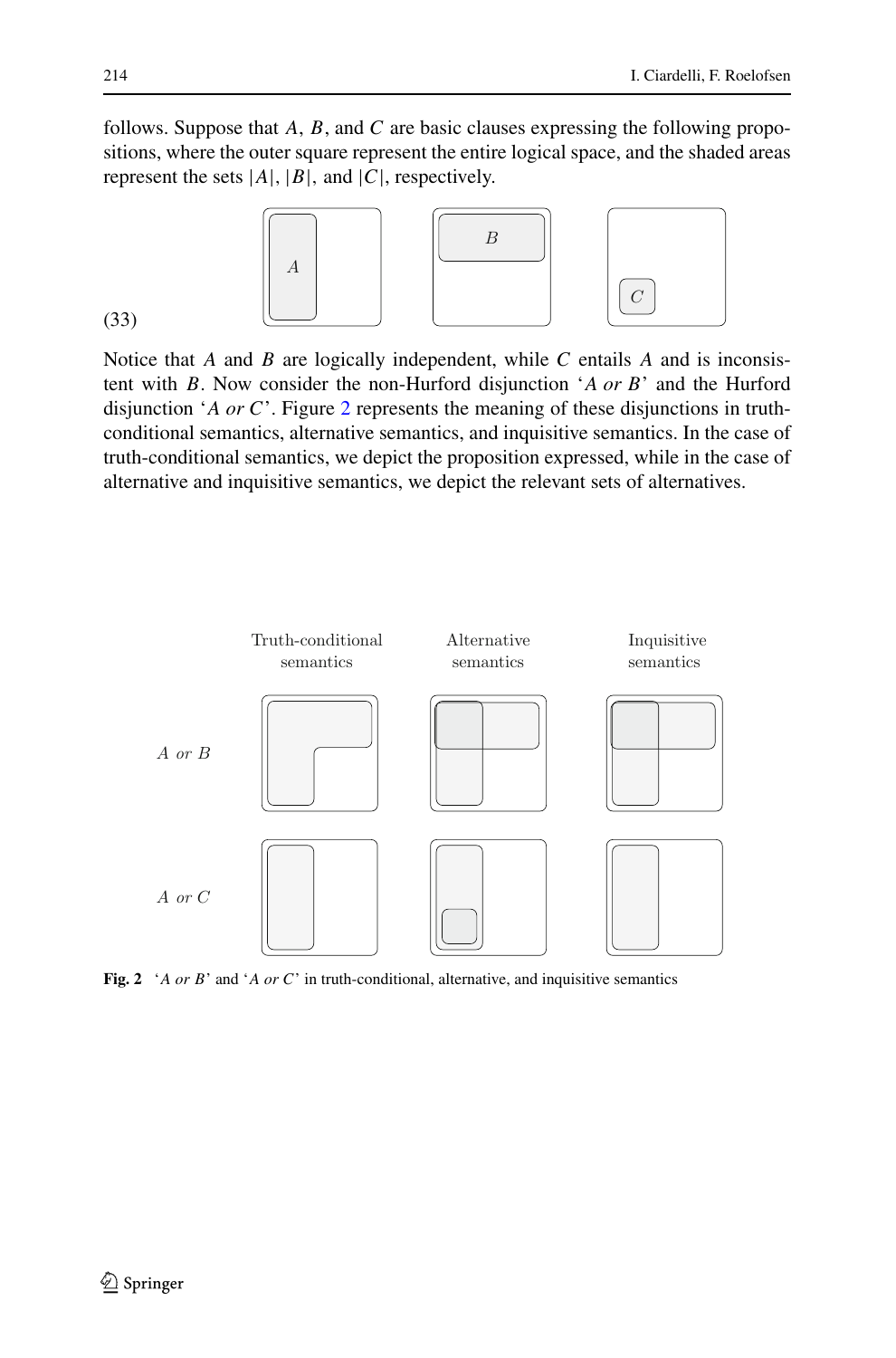In the case of the non-Hurford disjunction '*A or B*', alternative semantics and inquisitive semantics yield the same result, differing from truth-conditional semantics: the propositions expressed by the two disjuncts surface as distinct alternatives. In the case of the Hurford disjunction '*A or C*', however, inquisitive semantics patterns with truth-conditional semantics rather than with alternative semantics: the proposition expressed by the stronger disjunct, *C*, does not surface as a separate alternative, and the disjunction as a whole is equivalent to the weak disjunct *A*.

Thus, inquisitive semantics strikes a balance between truth-conditional semantics and alternative semantics. On the one hand, if we disjoin two logically independent sentences in inquisitive semantics, the disjunction does not conflate the propositions expressed by the two, but it keeps them apart as distinct alternatives. This feature, shared by alternative semantics but not by truth-conditional semantics, is crucial to account for the role of disjunction in alternative questions. On the other hand, if one disjunct entails the other, then the disjunction as a whole is equivalent to the weaker disjunct. This feature, shared by truth-conditional semantics but not by alternative semantics, is crucial to the explanation of Hurford's constraint in terms of redundancy. The situation is summarized in (34).

|      |                                              | Truth-conditional | Alternative | Inquisitive      |
|------|----------------------------------------------|-------------------|-------------|------------------|
|      |                                              | Semantics         | Semantics   | <b>Semantics</b> |
| (34) | Suitable to analyze<br>alternative questions | N <sub>0</sub>    | Yes         | Yes              |
|      | Hurford disjunctions are redundant           | Yes               | Nο          | Yes              |

## **4.6 Further predictions**

#### *4.6.1 Contextually ruled-out disjuncts*

Combining a redundancy-based account of Hurford effects with inquisitive semantics also allows us to explain another interesting generalization: if a disjunction contains a disjunct which is inconsistent with the information available in a context *c*, then that disjunction is infelicitous in *c*. [21](#page-17-0) This is true for disjunctive statements and disjunctive questions alike. As an illustration, consider (35).

- (35) Context: Two friends have been following the World Cup together, and it is common knowledge among them that the two finalists are Argentina and Germany. Before the match takes place, one says to the other:
	- a. #Believe me: the winner will be Argentina or Brazil.
	- b. #What do you think: will the winner be Argentina, Germany, or Brazil?

Both (35a) and (35b) seem very odd. What is responsible for this?

Even though this does not seem to have been noted in previous literature, both (35a) and (35b) are in fact limit cases of contextual Hurford disjunctions. To see why,

<span id="page-17-0"></span><sup>21</sup> We thank an anonymous reviewer for drawing our attention to this fact.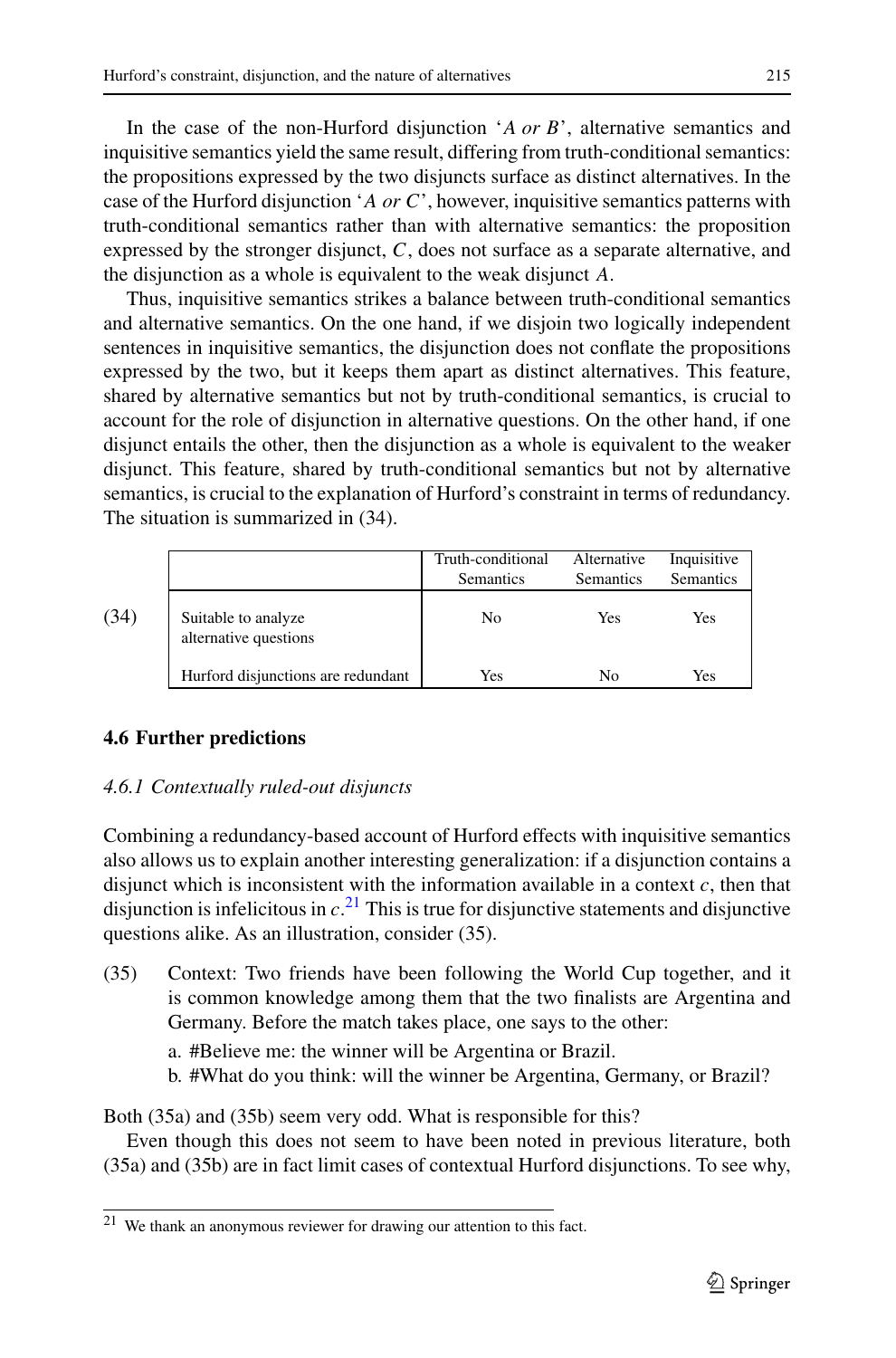consider first the statement in (35a), and let *A* and *B* stand for the two disjuncts of this statement. The context *c* described in the examples contains no worlds in which Brazil wins the World Cup; thus we have  $|B| \cap c = \emptyset$ . Since the empty set is a subset of any other set, we have  $|B| \cap c \subseteq |A| \cap c$ ; that is, *B* contextually entails *A*. Thus, (35a) is a contextual Hurford disjunction, and its oddness can be given a simple explanation: (35a) is odd because it involves a redundant disjunct.

This prediction is independent of whether we adopt a truth-conditional view on meaning or an inquisitive one. However, inquisitive semantics makes it possible to extend the same explanation to the question in (35b). In this case, too, the last disjunct contextually entails the other disjuncts and is therefore redundant. Thus, the oddness of (35b) is also explained.

#### *4.6.2 Conjunctions*

Hurford's constraint is a generalization about disjunctions. However, the principles that have been proposed to account for it are not specific to disjunction: they are general principles of structural economy, and as such they have repercussions for other operators as well. For instance, Katzir and Singh note that their constraint also predicts the oddness of conjunctions in which one conjunct entails the other.

<span id="page-18-1"></span>(36) a. #Alice is 35 and she's older than 30. b. #Alice is older than 30 and she is 35.

Does inquisitive semantics provide anything new in this respect? In inquisitive semantics, one and the same conjunction operation can be applied to both statements and questions. As in standard truth-conditional semantics, this operation amounts to *intersection*:  $\llbracket A \text{ and } B \rrbracket = \llbracket A \rrbracket \cap \llbracket B \rrbracket.$ 

When conjunction applies to statements, as in (37a), the result is essentially the same as in standard truth-conditional semantics; when it applies to questions, as in  $(37b)$ , it yields a question which is resolved if and only if both conjuncts are resolved.<sup>22</sup>

- (37) a. Alice is from Wales and she is 35.
	- b. Where is Alice from, and how old is she?

Since the behavior of conjunction when applied to statements is standard, for conjunctive statements we make exactly the same predictions as Katzir and Singh's original account. However, the move to the inquisitive setting allows us to extend these predictions to conjunctions of questions, such as the following.

<span id="page-18-2"></span>(38) a. #Is Alice 35, and how old is she? b. #How old is Alice, and is she 35?

Consider (38a): let *Q* be the question whether Alice is 35, and *Q* the question how old Alice is. In order to support *Q*, an information state must establish that Alice's age is 35, or that her age is not 35; in order to support  $Q'$ , it must establish exactly what

<span id="page-18-0"></span><sup>22</sup> For a more comprehensive discussion of the treatment of conjunction in inquisitive semantics, see, e.g., [Ciardelli et al.](#page-23-9) [\(2015,](#page-23-9) [2016\)](#page-23-24).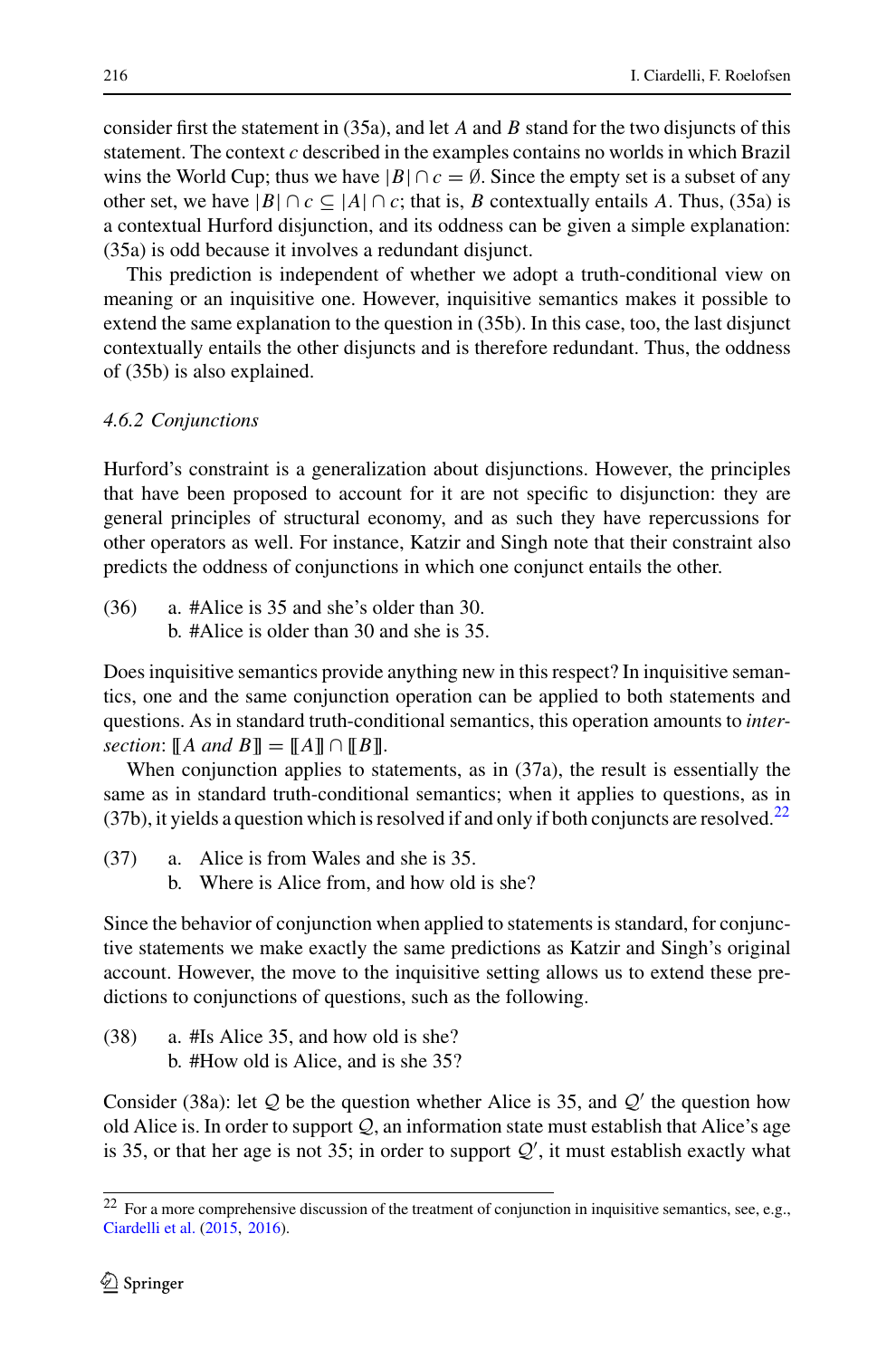Alice's age is. But notice that establishing Alice's age implies establishing whether this age is 35 or not. This means that any information state that supports  $Q'$  also supports *Q*. As a consequence, the states that support both *Q* and *Q* are simply those that support  $Q'$ . But this means that we have  $[\![Q \text{ and } Q']\!] = [\![Q']\!]$ . Thus, (38a) contains a redundant occurrence of conjunction, which accounts for the oddness of this question. An identical story can be told to explain the infelicity of  $(38b)$ .<sup>[23](#page-19-1)</sup>

## <span id="page-19-0"></span>**5 Hurford's constraint as a window onto semantic structure**

In the previous section we have shown that Katzir and Singh's redundancy-based explanation of Hurford's constraint can be extended to questions. In doing so we encountered a difference between inquisitive semantics and alternative semantics. The former facilitates the desired extension in a straightforward way, while the latter doesn't. In this section, we investigate the source of this discrepancy, connecting it to more fundamental features of the two frameworks.

#### **5.1 Hurford's constraint and the nature of alternatives**

While both alternative semantics and inquisitive semantics associate sentences with sets of propositional alternatives, the notion of alternatives is conceptually quite different in the two cases.

In alternative semantics, the notion of a propositional alternative is a primitive notion and there are no constraints on which kinds of sets of propositions count as proper sets of alternatives. In inquisitive semantics, on the other hand, alternatives are defined in terms of the more basic notion of *support*: the alternatives associated with a sentence are those propositions that support the sentence in a minimal way. This characterization implies that sets of alternatives have to be of a particular form: two alternatives are always logically independent, that is, one is never contained in the other.

Let us refer to sets of propositions whose elements are pairwise logically independent as *non-nested sets*. In inquisitive semantics, then, unlike in alternative semantics, only non-nested sets of propositions are regarded as proper sets of alternatives. Since this constraint does not arise in alternative semantics, that framework has greater expressive power—it makes more meanings available. At first sight, this seems attrac-

(i) a. #John resides in Paris and lives in France. b. John lives in France and resides in Paris.

<span id="page-19-1"></span><sup>&</sup>lt;sup>23</sup> There are two observations about conjunction that neither Katzir and Singh's original proposal nor its inquisitive extension directly account for. First, there are cases where the order of the conjuncts seems to matter (note that in [\(36\)](#page-18-1) and [\(38\)](#page-18-2) we saw cases where order does *not*seem to matter). The following example is from [Schlenker](#page-24-7) [\(2008\)](#page-24-7):

Second, [Mayr and Romoli](#page-23-25) [\(2016](#page-23-25)) draw attention to cases with nested conjunctions like (ii).

<sup>(</sup>ii) #Mary is beautiful and married, and she is pregnant and married.

We refer to [Katzir and Singh](#page-23-2) [\(2013\)](#page-23-2) and [Mayr and Romoli](#page-23-25) [\(2016](#page-23-25)) for further discussion.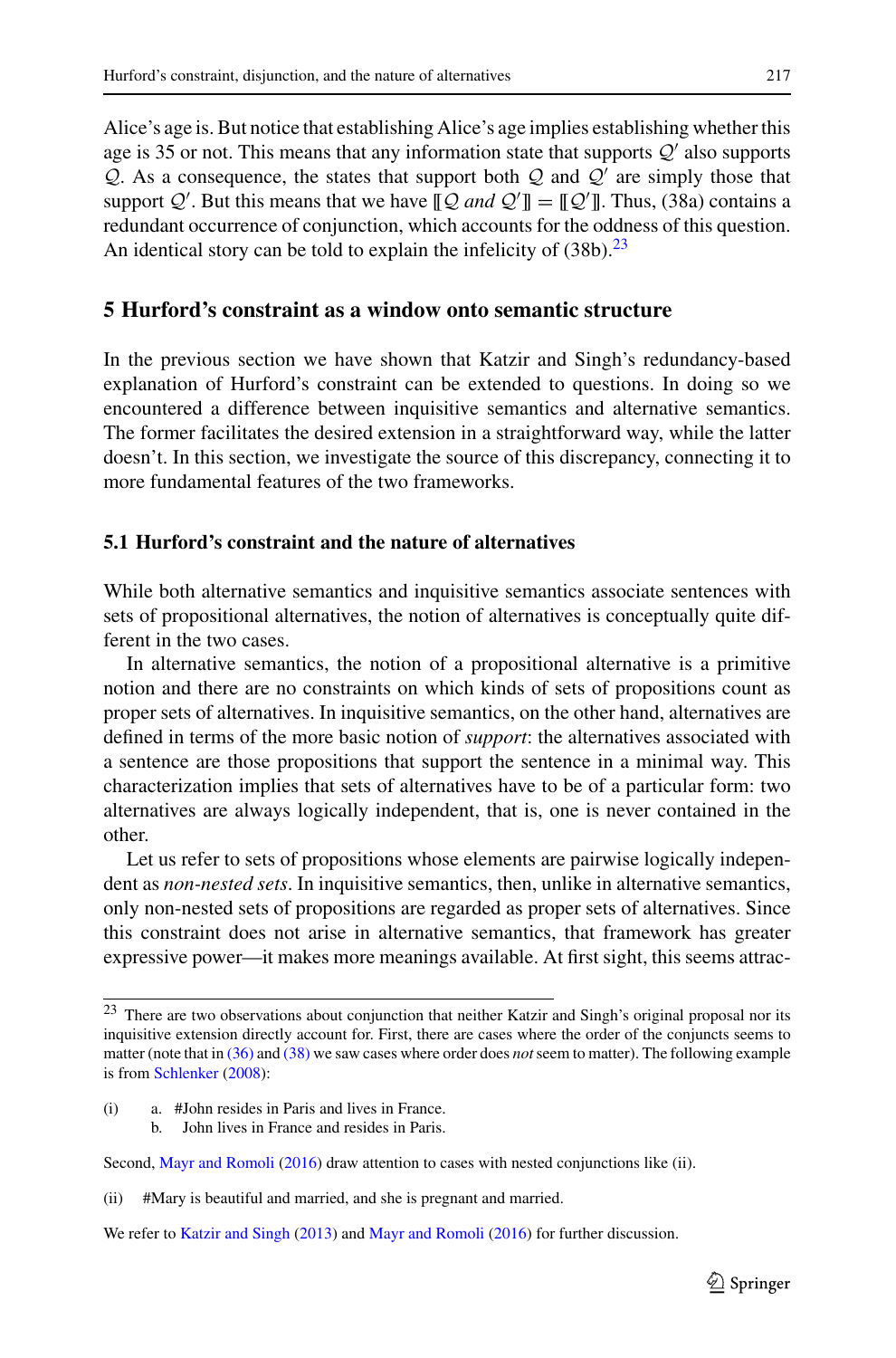tive. However, we have seen that these additional meanings, i.e., nested sets of alternatives, are impossible to express in natural languages like English. In principle, a Hurford disjunction would be exactly the right kind of construction to express a nested set of alternatives. But such disjunctions are felicitous only if they can be re-interpreted in such a way that their sets of alternatives actually becomes non-nested, and, if such re-interpretation is possible, the resulting non-nested set constitutes the only available interpretation for the disjunction.

This seems to indicate that there is something wrong with nested sets of alternatives as meanings: the sentences that are supposed to express such sets are either infelicitous or re-interpreted as expressing non-nested sets of alternatives. From the perspective of alternative semantics this is puzzling, since nested sets of alternatives are in principle just as good as non-nested sets. Of course, it would be possible to stipulate that they are not, but since this does not follow from the way in which alternatives are construed in the framework, a stipulation of this kind would essentially amount to a semantic reformulation of Hurford's constraint, rather than an explanation thereof.

In inquisitive semantics, the puzzle does not arise, because nested sets of alternatives simply do not exist. Importantly, such sets are not ruled out by stipulation: rather, their absence immediately follows from the way in which alternatives are construed in this framework. This means that from the perspective of inquisitive semantics, what is special about Hurford disjunctions is not that they express some distinguished class of meanings, but rather that they involve redundant disjuncts, which fail to contribute an alternative to the meaning of the disjunction. As we discussed, this is precisely what makes it possible to explain the need for re-interpretation and, in case this is not possible, the infelicity of such disjunctions.

#### **5.2 Hurford's constraint and semantic structure**

Just as in truth-conditional semantics, the most fundamental logical relation between sentences in inquisitive semantics is *entailment*. Moreover, just as in truth-conditional semantics, entailment in inquisitive semantics still amounts to meaning inclusion:  $A \models B \iff \llbracket A \rrbracket \subseteq \llbracket B \rrbracket$ . Finally, again just as in truth-conditional semantics, the space of all meanings in inquisitive semantics ordered by entailment forms a *lattice*. That is, every two meanings [[*A*]] and [[*B*]] have a greatest lower bound (*meet*) with respect to entailment, namely their intersection  $[[A]] \cap [[B]],$  and a least upper bound (*join*), namely their union  $[[A]] \cup [[B]]^{24}$  $[[A]] \cup [[B]]^{24}$  $[[A]] \cup [[B]]^{24}$  In truth-conditional semantics, this structural feature of the space of meanings is crucially exploited in the treatment of conjunction and disjunction. Namely, a conjunction '*A and B*' is taken to express the *meet* of [[*A*]] and [[*B*]], and a disjunction '*A or B*' is taken to express the *join* of [[*A*]] and [[*B*]]. Since the space of meanings in inquisitive semantics still forms a lattice, precisely the same treatment of conjunction and disjunction can be given in this setting. So, while inquisitive semantics enriches the truth-conditional semantic framework, it retains its

<span id="page-20-0"></span><sup>&</sup>lt;sup>24</sup> The greatest lower bound of two meanings with respect to entailment is the weakest meaning that entails both, and their least upper bound is the strongest meaning that is entailed by both. For more elaborate discussion of these notions in the context of inquisitive semantics, see [Roelofsen](#page-23-26) [\(2013a\)](#page-23-26).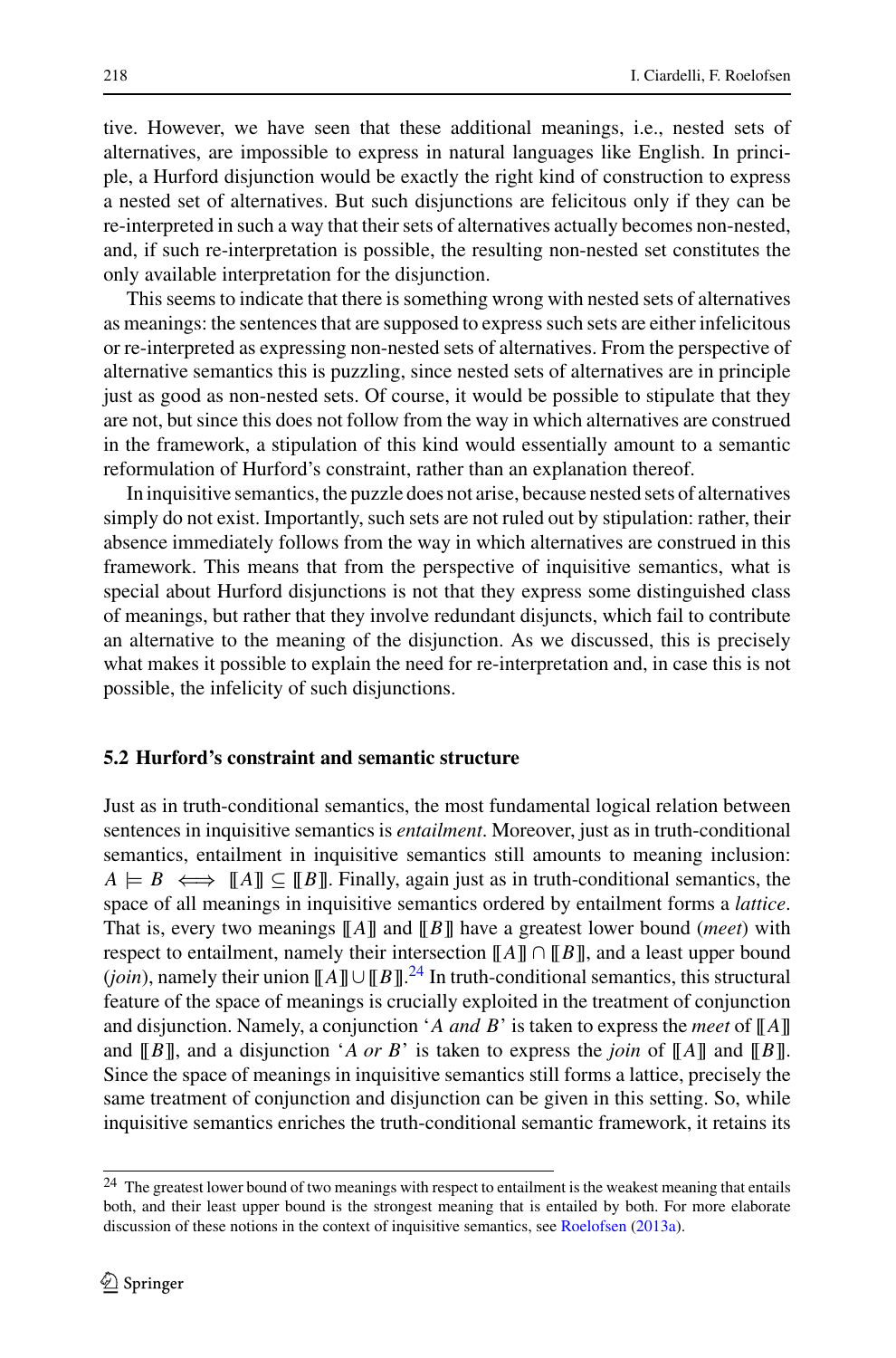fundamental structural features, and therefore also allows us to preserve the essence of the truth-conditional treatment of conjunction and disjunction.

Now, as discussed in detail in [Roelofsen](#page-23-26) [\(2013a\)](#page-23-26) and [Ciardelli et al.](#page-23-24) [\(2016](#page-23-24)), this is not so for alternative semantics, where the standard notion of entailment as inclusion does not give the right results and has not been replaced by a suitable alternative notion. As a consequence, the principled treatment of conjunction and disjunction as expressing*meet* and *join* operations with respect to entailment is lost.While disjunction is still taken to yield the *union* of the alternative sets associated with the two disjuncts, this operation no longer has the same status and the same logical properties as in truthconditional and in inquisitive semantics. In the case of conjunction, the situation is even more problematic—taking conjunction to express intersection leads to undesirable results even for the most basic cases (see [Ciardelli et al. 2016](#page-23-24) for concrete examples).

These considerations are of a more abstract nature than the ones that we have been concerned with above. Upon closer examination, however, they bring out precisely those structural features of inquisitive semantics that are responsible for its success in accounting for Hurford's constraint in terms of redundancy. Let us see why.

Consider an arbitrary space of meanings*M*ordered by a suitable relation of semantic strength  $\leq$ . Suppose the space  $\langle M, \leq \rangle$  is a lattice; that is, suppose any two meanings *M*,  $M' \in M$  have a *meet* and a *join*, which we will denote by  $M \wedge M'$  and  $M \vee M'$ respectively. If our semantics is based on such a space of meanings, then we can say that a sentence *A* entails a sentence *B* just in case the meaning of *A* is at least as strong as the meaning of *B*:

 $(A \models B \iff \llbracket A \rrbracket \leq \llbracket B \rrbracket)$ 

Moreover, we can associate conjunction and disjunction with the two lattice operations:

(40) a.  $\llbracket and \rrbracket = \lambda M \cdot \lambda M' \cdot M \wedge M'$ . b.  $[\![or]\!] = \lambda M \cdot \lambda M' \cdot M \vee M'$ 

Now, it follows from the very definition of the *join* operation that if  $M \leq M'$ , then  $M \vee M' = M'$ . Thus, if our semantics is based on a space of meanings that constitutes a lattice, and if disjunction is taken to express the *join* operation in this space, this is sufficient to predict redundancy in Hurford configurations: $25$ 

(41) if 
$$
A \models B
$$
, then  $[[A \text{ or } B]] = [[B]]$ 

Both truth-conditional semantics and inquisitive semantics instantiate this general scheme: in both cases, semantic strength is captured by inclusion, and the *join* operation amounts to set-theoretic union. Thus, in truth-conditional and inquisitive semantics, Hurford disjunctions are redundant for the same fundamental reason: they involve a *join* operation on two arguments one of which entails the other.

This does not hold for alternative semantics. As we saw, it is not quite clear how meanings should be compared in this setting, i.e., how they should be ordered in terms

<span id="page-21-0"></span><sup>25</sup> Likewise, if conjunction is taken to express the *meet* operation, redundancy is automatically predicted when one conjunct is stronger than the other. As a consequence, the infelicity of such cases can also be explained in terms of redundancy in any lattice-based semantics.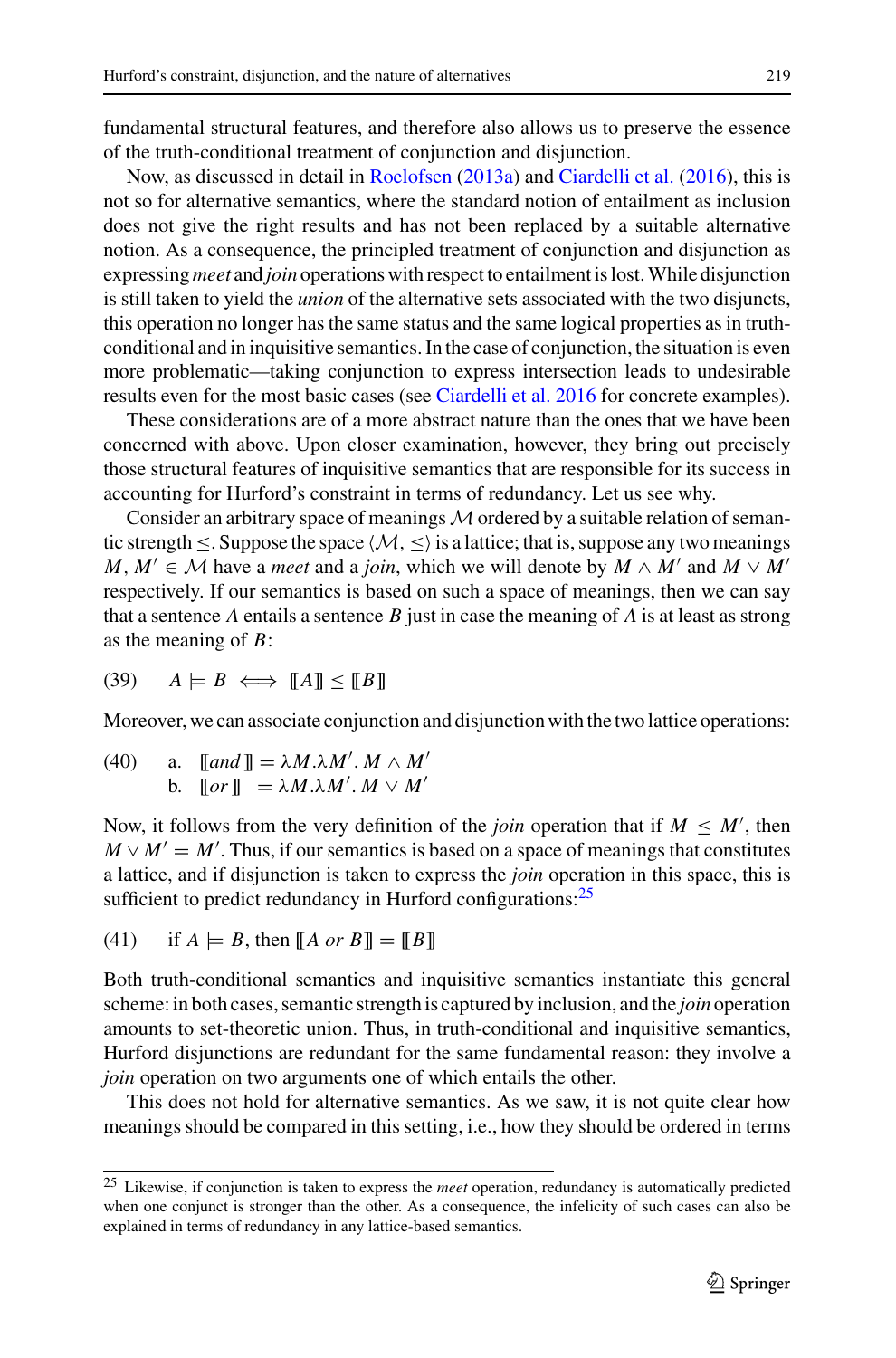of semantic strength. But suppose we manage to define a suitable ordering ≤. For basic clauses, whose meaning is a singleton set of propositions, we would want entailment to reduce to the classical notion; that is, we want to have that  $\{|A|\} \leq \{|B|\}$  just in case  $|A| \subseteq |B|$ . But then, alternative semantics disjunction cannot be a *join* operation. For, suppose that  $|A| \subset |B|$ . Then the least upper bound of  $\{|A|\}$  and  $\{|B|\}$  would be  $\{|B|\}$ , but alternative semantics disjunction yields  $\{|A|\} \cup \{|B|\} = \{|A|, |B|\} \neq \{|B|\}$ . Thus, the fact that alternative semantics does not predict redundancy in Hurford disjunctions is directly connected to the fact that the account of disjunction as a *join* operation is not preserved.

## <span id="page-22-0"></span>**6 Conclusion**

We hope to have achieved two things in this paper. First, we hope to have demonstrated the relevance of inquisitive semantics for the theory of Hurford disjunctions: a general account of Hurford effects, both in statements and in questions, becomes available if we combine a ban against redundant operations, as proposed by [Katzir and Singh](#page-23-2) [\(2013\)](#page-23-2), with an inquisitive account of disjunction—a result that seems difficult to obtain based on other existing accounts of disjunction. Of particular importance here is that, in its treatment of disjunction, inquisitive semantics strikes a subtle balance between truth-conditional semantics and alternative semantics.

Second, we hope to have shown how the different predictions made by inquisitive semantics and alternative semantics in the domain of Hurford disjunctions are connected to some more abstract and more fundamental differences between the two frameworks. One of these differences concerns the notion of propositional alternatives: in alternative semantics this is a primitive, unconstrained notion; in inquisitive semantics, by contrast, alternatives are characterized in terms of the more basic semantic notion of support, and it follows from this characterization that sets of alternatives must have a certain form—namely, one alternative can never be nested in another. The other difference that we discussed concerns the structure of the underlying semantic space: the essential structural features of the semantic space assumed in truth-conditional semantics are preserved in inquisitive semantics, but not in alternative semantics. We argued that both of these more abstract differences between the two frameworks are directly connected to the different predictions that they yield about Hurford disjunctions. Thus, besides contributing to the theory of Hurford disjunctions as such, we hope to have illustrated that more abstract features of a semantic framework are not just important from a logical and philosophical point of view, but can also be crucial to its empirical success.

**Acknowledgements** We are grateful to Jeroen Groenendijk and Matthijs Westera for many discussions closely related to the ideas presented in this paper, and to two anonymous reviewers for their constructive feedback.We also gratefully acknowledge financial support from the Netherlands Organization for Scientific Research (NWO) and the European Research Council (ERC, Grant Agreement No. 680220).

**Open Access** This article is distributed under the terms of the Creative Commons Attribution 4.0 International License [\(http://creativecommons.org/licenses/by/4.0/\)](http://creativecommons.org/licenses/by/4.0/), which permits unrestricted use, distribution, and reproduction in any medium, provided you give appropriate credit to the original author(s) and the source, provide a link to the Creative Commons license, and indicate if changes were made.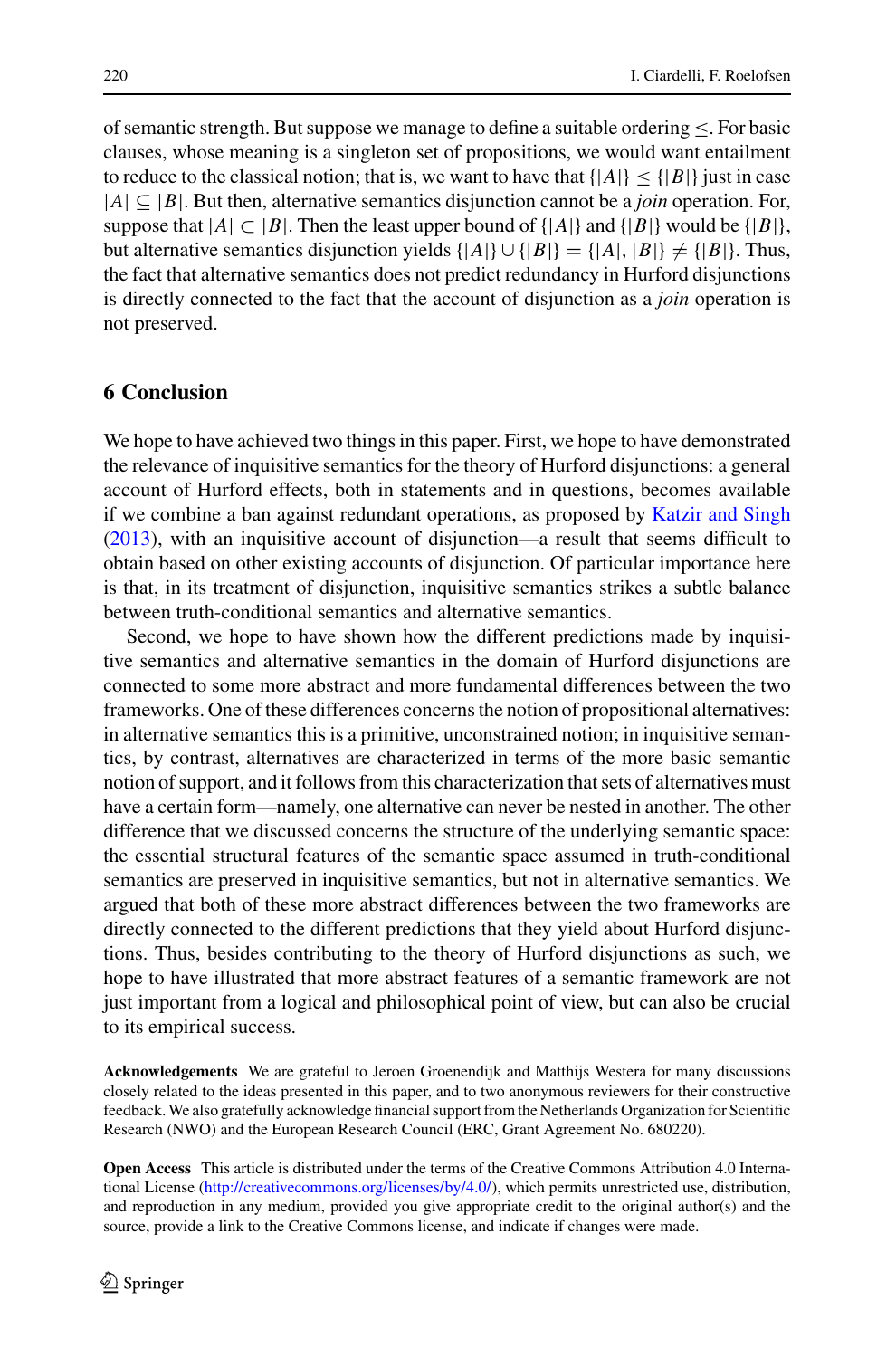#### **References**

- <span id="page-23-21"></span>Aloni, M. 2007. Free choice, modals and imperatives. *Natural Language Semantics* 15 (1): 65–94.
- <span id="page-23-22"></span>Aloni, M., and I. Ciardelli. 2013. A logical account of free-choice imperatives. In *The dynamic, inquisitive, and visionary life of* ϕ, ?ϕ, *and* ♦ϕ: *A festschrift for Jeroen Groenendijk, Martin Stokhof, and Frank Veltman*, ed. M. Aloni, M. Franke, and F. Roelofsen, 1–17. Amsterdam: ILLC Publications.
- <span id="page-23-14"></span>Alonso-Ovalle, L. 2006. Disjunction in alternative semantics. Ph.D. thesis, University of Massachusetts, Amherst.
- <span id="page-23-18"></span>Bartels, C. 1999. *The intonation of English statements and questions: A compositional interpretation*. New York, NY: Routledge.
- <span id="page-23-13"></span>Belnap, N. 1966. Questions, answers, and presuppositions. *The Journal of Philosophy* 63 (20): 609–611.
- <span id="page-23-15"></span>Biezma, M., and K. Rawlins. 2012. Responding to alternative and polar questions. *Linguistics and Philosophy* 35 (5): 361–406.
- <span id="page-23-5"></span>Chierchia, G., D. Fox, and B. Spector. 2009. Hurford's constraint and the theory of scalar implicatures: Evidence for embedded implicatures. In *Presuppositions and implicatures*, ed. P. Egré, and G. Magri, 47–62. Cambridge, MA: MIT Press.
- <span id="page-23-6"></span>Chierchia, G., D. Fox, and B. Spector. 2012. Scalar implicature as a grammatical phenomenon. In *Semantics: An international handbook of natural language meaning*, vol. 3, ed. P. Portner, C. Maienborn, and K. von Heusinger, 2297–2331. Berlin: Mouton de Gruyter.
- <span id="page-23-23"></span>Ciardelli, I., and M. Aloni. 2016. Choice-offering imperatives in inquisitive and truth-maker semantics. Presented at 'Imperatives: worlds and beyond', Hamburg University, June 2016.
- <span id="page-23-8"></span>Ciardelli, I., J. Groenendijk, and F. Roelofsen. 2013. Inquisitive semantics: A new notion of meaning. *Language and Linguistics Compass* 7 (9): 459–476.
- <span id="page-23-9"></span>Ciardelli, I., J. Groenendijk, and F. Roelofsen. 2015. Inquisitive semantics. European Summer School in Logic, Language and Information lecture notes. [www.illc.uva.nl/inquisitivesemantics.](www.illc.uva.nl/inquisitivesemantics)
- <span id="page-23-24"></span>Ciardelli, I., F. Roelofsen, and N. Theiler. 2016. Composing alternatives. *Linguistics and Philosophy*. doi[:10.](http://dx.doi.org/10.1007/s10988-016-9195-2) [1007/s10988-016-9195-2.](http://dx.doi.org/10.1007/s10988-016-9195-2)
- <span id="page-23-10"></span>Fox, D. 2007. Free choice disjunction and the theory of scalar implicatures. In *Presupposition and implicature in compositional semantics*, ed. U. Sauerland and P. Stateva, 71–120. Basingstoke: Palgrave Macmillan.
- <span id="page-23-11"></span>Fox, D., and B. Spector. 2015. Economy and embedded exhaustification. MIT and Institut Jean Nicod: Manuscript.
- <span id="page-23-12"></span>Gajewski, J., and Y. Sharvit. 2012. In defense of the grammatical approach to local implicatures. *Natural Language Semantics* 20 (1): 31–57.
- <span id="page-23-1"></span>Gazdar, G. 1979. *Pragmatics: Implicature, presupposition, and logical form*. New York, NY: Academic Press.
- <span id="page-23-7"></span>Hamblin, C.L. 1973. Questions in Montague English. *Foundations of Language* 10 (1): 41–53.
- <span id="page-23-0"></span>Hurford, J. 1974. Exclusive or inclusive disjunction. *Foundations of Language* 11 (3): 409–411.
- <span id="page-23-16"></span>Karttunen, L. 1977. Syntax and semantics of questions. *Linguistics and Philosophy* 1: 3–44.
- <span id="page-23-2"></span>Katzir, R., and R. Singh. 2013. Hurford disjunctions: Embedded exhaustification and structural economy. In Proceedings of Sinn und Bedeutung 18, ed. U. Etxeberria, A. Fălăuş, A. Irurtzun, and B. Leferman, 201–216.
- <span id="page-23-25"></span>Mayr, C., and J. Romoli. 2016. A puzzle for theories of redundancy: Exhaustification, incrementality, and the notion of local context. *Semantics and Pragmatics* 9 (7): 1–48.
- <span id="page-23-3"></span>Meyer, M.-C. 2013. Ignorance and grammar. Ph.D. thesis, MIT.
- <span id="page-23-4"></span>Meyer, M.-C. 2014. Deriving Hurford's constraint. In *Proceedings of Semantics and Linguistic Theory 24*, ed. T. Snider, S. D'Antonio, and M. Weigand, 577–596. LSA and CLC Publications.
- <span id="page-23-17"></span>Montague, R. 1973. The proper treatment of quantification in ordinary English. In *Approaches to natural language*, ed. J. Hintikka, J. Moravcsik, and P. Suppes, 221–242. Dordrecht: Reidel.
- <span id="page-23-20"></span>Pruitt, K., and F. Roelofsen. 2011. *Disjunctive questions: Prosody, syntax, and semantics*. Available via [www.illc.uva.nl/inquisitivesemantics:](www.illc.uva.nl/inquisitivesemantics) Presented at a seminar at the Georg August Universität Göttingen.
- <span id="page-23-19"></span>Pruitt, K., and F. Roelofsen. 2013. The interpretation of prosody in disjunctive questions. *Linguistic Inquiry* 44: 632–650.
- <span id="page-23-26"></span>Roelofsen, F. 2013a. Algebraic foundations for the semantic treatment of inquisitive content. *Synthese* 190 (1): 79–102.